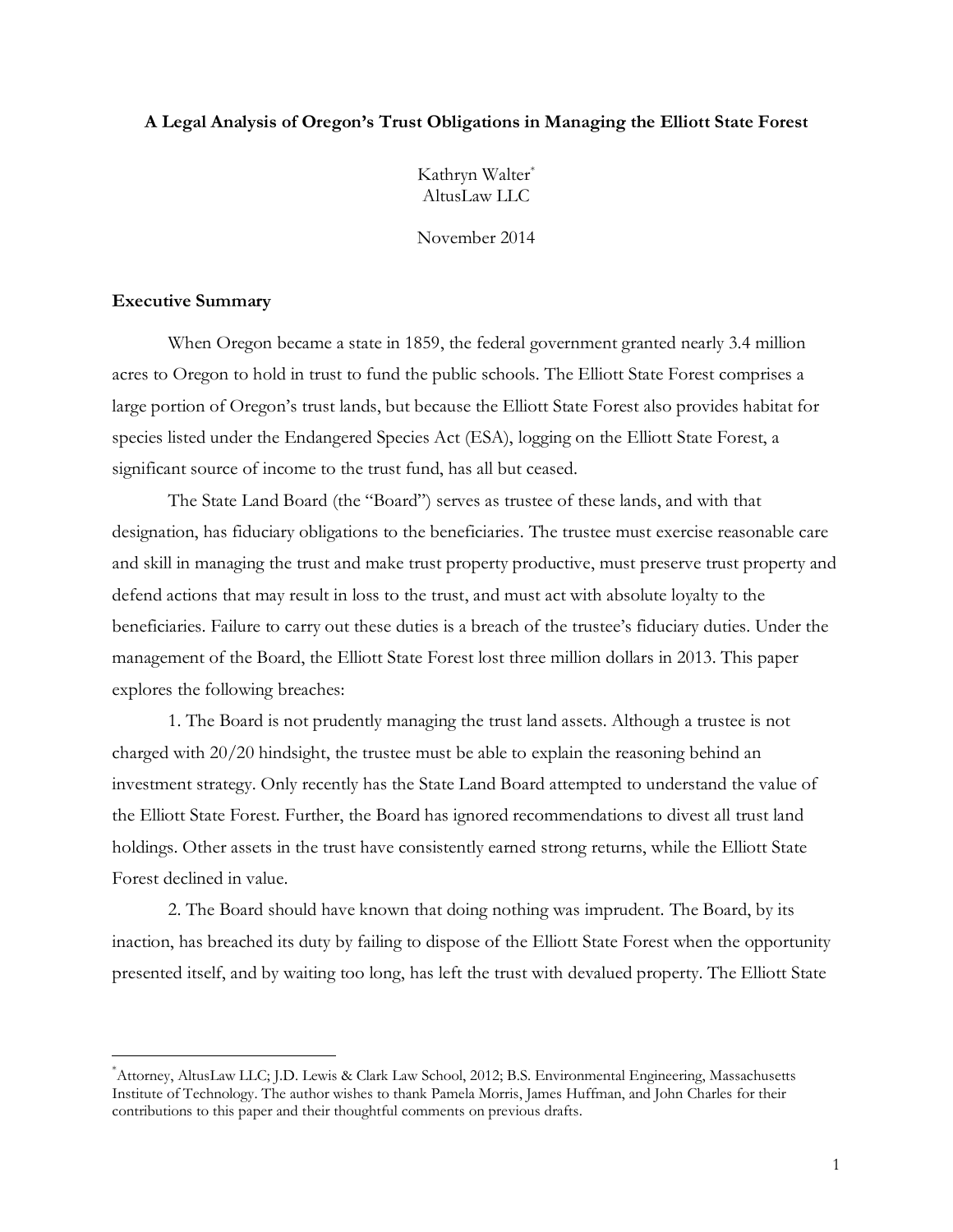Forest is no different from a stock whose value may fluctuate, but failing to take any action with respect to the asset is a breach of a trustee's duty of prudent management.

3. The Board must protect the trust from loss, including insuring trust property against loss and when facing litigation or other claims implicating the trust. A trustee is also obligated to defend the trust against claims, to avoid claims of liens and other losses, and to pay taxes. Here, the Board failed to fulfill its duties by not negotiating a Habitat Conservation Plan ("HCP"), which would have alleviated the impact of the ESA on the Elliott State Forest. As trustee, the Board is obligated to remove legal impediments from causing a decrease in value of a trust asset. The Board ceased negotiations regarding the HCP prematurely. Negotiating an HCP is within the Board's authority and, since it is in the best interest of the trust to preserve trust assets, the Board was obligated to pursue such negotiations.

4. The appointment of the State Land Board as trustee in Oregon's constitution, which comprises the Governor, the State Treasurer, and the Secretary of State—the three most political positions in the State of Oregon—likely violated trust principles from the trust's beginning. A trustee has a duty to act honestly and with undivided loyalty to the interests of the trust and its beneficiaries. By virtue of the Board members' political roles, the Board members cannot offer undivided loyalty to the beneficiaries because they are beholden to so many competing interests. In this fashion, the composition of the State Land Board and its role in overseeing the trust is improper and a breach of the duty of undivided loyalty.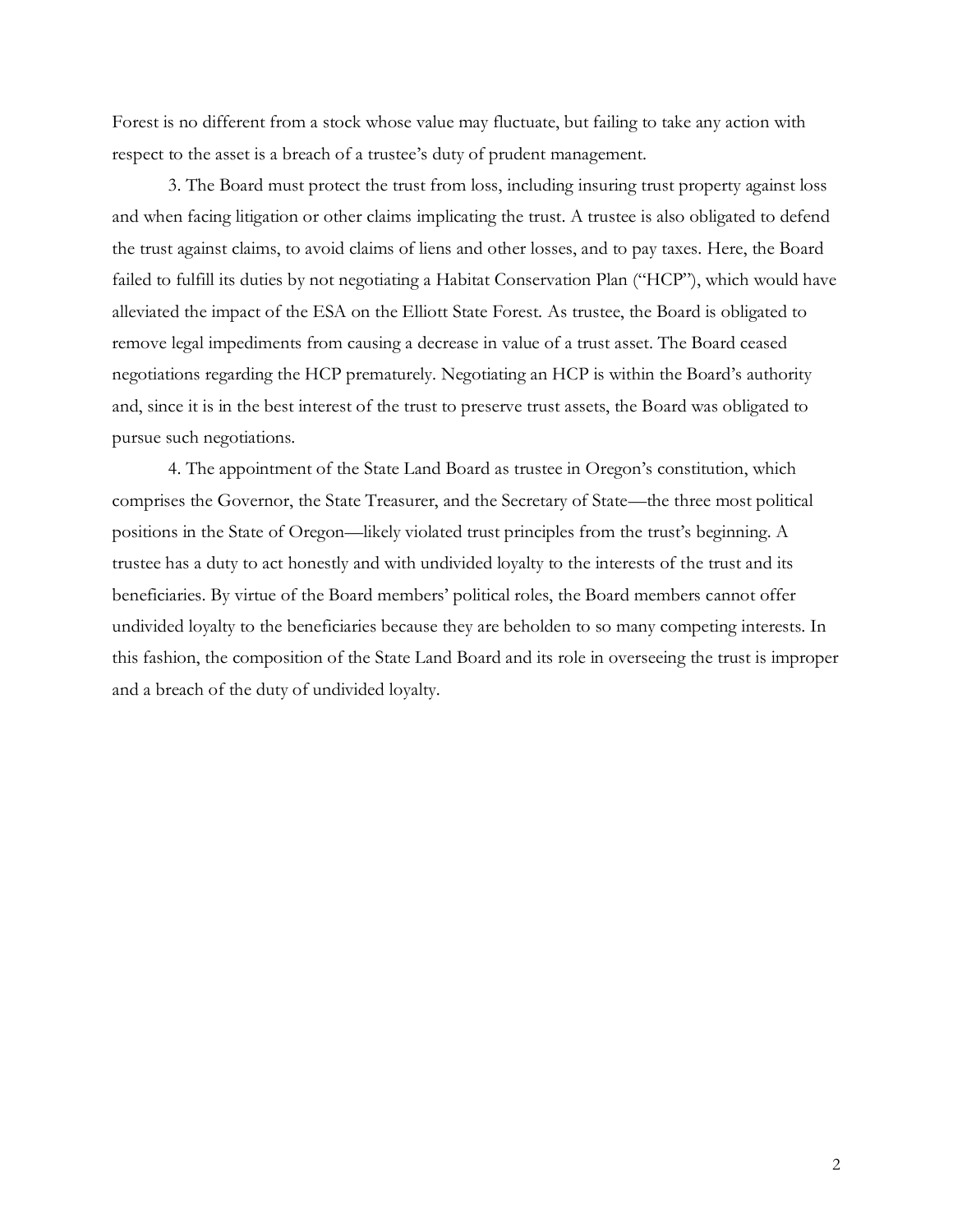### **I. Introduction**

Providing for school funding has been a recognized concern for states since the country's founding. To address this need, the federal government granted lands to states upon statehood to fund common schools. This grant of lands designated to benefit schools created a trust, imposing fiduciary obligations on trustees, who in this case are the members of the State Land Board ("Board"). In Oregon, the Elliott State Forest comprises a large portion of the state's trust lands. The Elliott State Forest also provides habitat for fish and bird species listed under the Endangered Species Act (ESA). The ESA, as a federal law of general application, applies to trust lands and subjects the lands to its restrictions. Under the ESA, logging on the Elliott State Forest, a significant source of income to the trust fund, has all but ceased.

By virtue of its status as trust land, the Elliott State Forest must be managed by the trustee to comply with certain fiduciary obligations. The trustee, among its numerous duties, must exercise reasonable care and skill in managing the trust and make trust property productive, must preserve trust property and defend actions that may result in loss to the trust, and must act with absolute loyalty to the beneficiaries. Failure to carry out these duties is a breach of the trustee's fiduciary duties. Under the management of the State Land Board, the Elliott State Forest lost three million dollars in 2013. To put this into context, the Elliott State Forest has been valued at \$600 million or more, and the Board has been advised multiple times by Department of State Lands staff, paid consultants, and outside groups such as Cascade to sell off the forest and put the money into stocks and bonds, over a 20-year period as timber receipts were steadily dwindling. This evinces a breach of the Board's fiduciary obligations to preserve the corpus of the trust, to manage trust assets prudently, to remove claims against the trust, and to act with undivided loyalty. Moving forward, the State Land Board must comply with its obligations.

#### **II. Overview of School Trust Lands and the Elliott State Forest**

Oregon achieved statehood in 1859. At Oregon's inception, the federal government granted certain acreage, nearly 3.4 million acres, to Oregon to be held in trust for the Common School Fund via the Oregon Admission Act. The purpose of these granted lands was to provide income to fund the public schools. The Act provided:

The following propositions be and the same are hereby offered to the said people of Oregon for their free acceptance or rejection, which, if accepted, shall be obligatory on the United States and upon the said State of Oregon, to wit: First, that sections numbered sixteen and thirty-six in every township of public lands in said state, and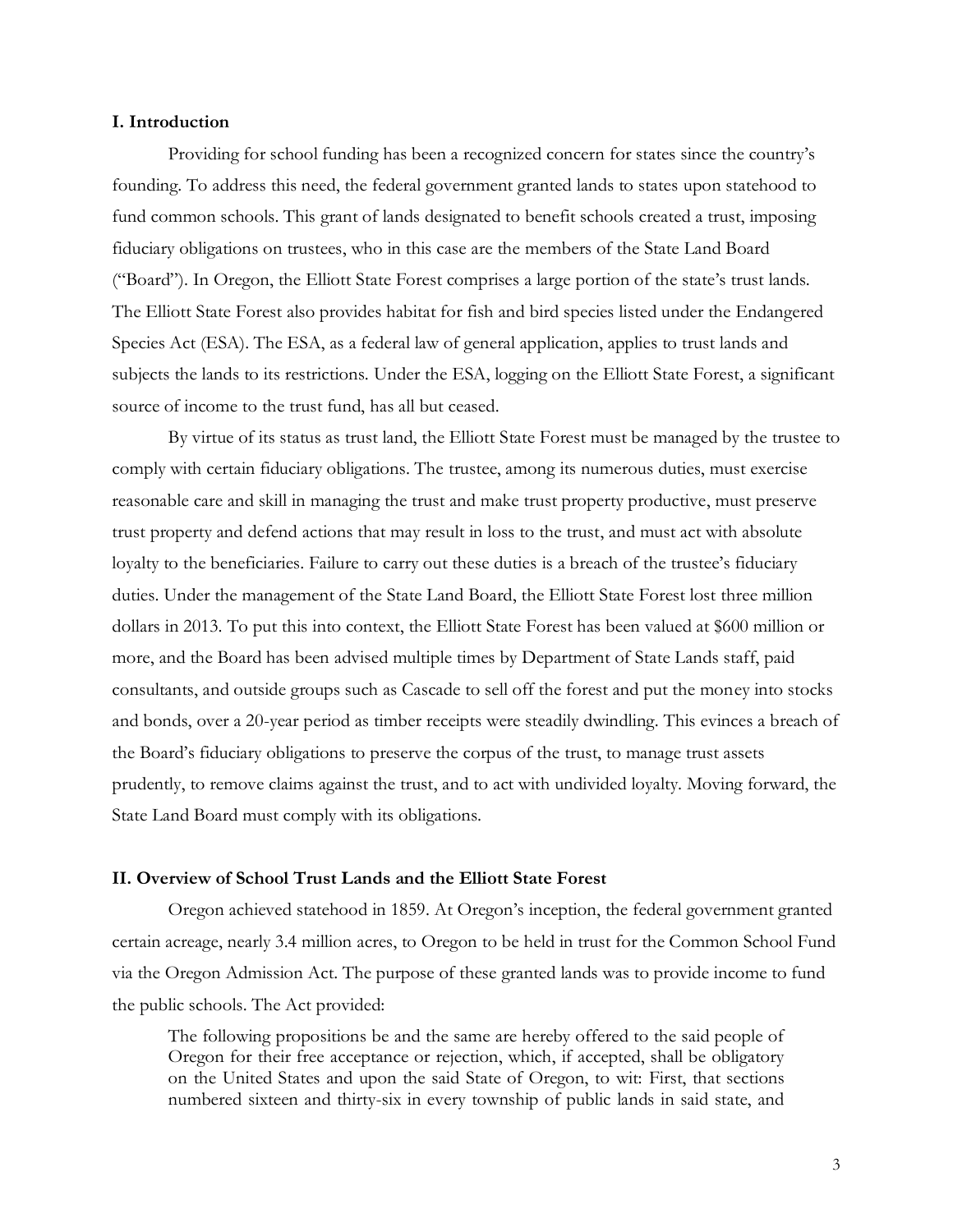where either of said sections, or any part thereof, has been sold or otherwise disposed of, other lands equivalent thereto, and as contiguous as may be, shall be granted to said state for the use of schools.<sup>1</sup>

Thus, the federal government allowed Oregon to accept or reject the conditional grant, but upon acceptance required both entities to manage the lands for the "use of schools."

The Oregon State Constitution formally adopted the terms and conditions of the Admission Act's land grant. In its original language, the Constitution provided:

The proceeds of all the lands which have been or hereafter may be granted to the State for educational purposes . . . shall be set apart as a separate and irreducible fund, to be called the common school fund, the interest of which, together with all other revenues derived from the school land mentioned in this section, shall be exclusively applied to the support and maintenance of common schools in each school district . . . . 2

Oregon's Constitution further provided that the State Land Board, comprising the three highestranking state officials (the governor, the Secretary of State, and the State Treasurer), would be responsible for the management of the trust lands.<sup>3</sup> Under current Constitution verbiage, as amended in 1968, the State Land Board "shall manage lands under its jurisdiction with the object of obtaining the greatest benefit for the people of this state, consistent with the conservation of this resource under sound techniques of land management." <sup>4</sup> By agreement, the Oregon Department of Forestry manages the Common School Forest Lands.<sup>5</sup>

The Elliott State Forest, the first of six state forests created in 1930, became a part of the trust lands through a series of land transfers and exchanges to consolidate land holdings. <sup>6</sup> The Elliott State Forest comprises 93,000 acres and is located in south coastal Oregon.<sup>7</sup> Oregon's school trust land holding is not unique. Numerous other states also received land grants upon statehood. Of these, many states, including Alabama, Arkansas, Florida, Illinois, Indiana, Iowa, Kansas, Louisiana, Michigan, Minnesota, Mississippi, Missouri, Nevada, Ohio, and Wisconsin, have sold off the entirety

 $1$ Act of February 14, 1859, § 4,11 Stat. 383 (1859)(Oregon Admission Act).

<sup>2</sup>OR. CONST. art. VIII, § 2 (1859).

 ${}^{3}$ OR. CONST. art. VIII,  $\S$  5.

<sup>4</sup>OR. CONST. art. VIII, § 5 (1968).

<sup>5</sup>Oregon Department of Forestry, History and Legal Mandates of Oregon State Forests,

http://www.oregon.gov/odf/pages/state\_forests/history.aspx (last visited Aug. 18, 2014).

<sup>6</sup>OREGON DEPARTMENT OF STATE LANDS & OREGON DEPARTMENT OF FORESTRY, ELLIOTT STATE FOREST MANAGEMENT PLAN, ES-3 (2011) *available at:*

http://www.oregon.gov/odf/state\_forests/docs/esf/elliott\_fmp\_2011/elliottsf\_2011\_fmp\_final.pdf. 7 *Id.* at ES-2.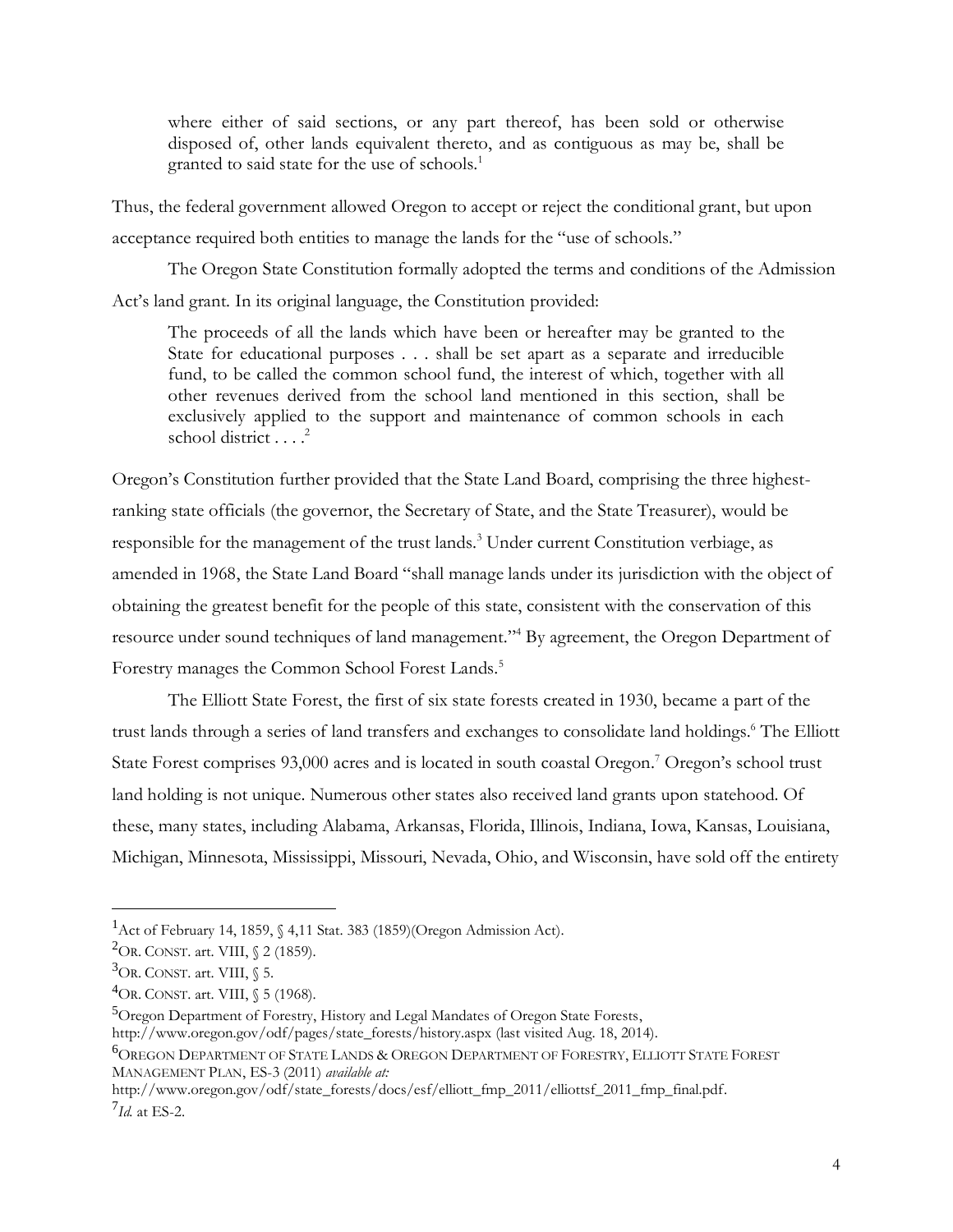of their trust lands.<sup>8</sup> In many western states, however, these trust lands remain held and managed by a state entity.<sup>9</sup> In several instances, the passage of the ESA has decimated the value of these lands for logging and grazing because of conflicts with protecting inhabiting endangered species.

# **III. Overview of the Endangered Species Act and Implications for the Elliott State Forest**

The Endangered Species Act (ESA or Act)<sup>10</sup> has complicated things for the school trust lands. The Act protects endangered and threatened species by requiring the listing of identified species, based on the best scientific and commercial data available, either by the U.S. Fish and Wildlife Service (USFWS) or by the National Marine Fisheries Service (NMFS). <sup>11</sup> The Services are then responsible for designating critical habitat for listed species, defined as:

- (1) the specific area within the geographical area occupied by the species, at the time it is listed … on which are found those physical or biological features (I) essential to the conservation of the species and (II) which may require special management considerations or protection, and
- (2) specific areas outside the geographical areas occupied by the species at the time it is listed … upon a determination by the Secretary that such areas are essential for the conservation of the species.<sup>12</sup>

In designating critical habitat, the Secretary must base that designation "on the basis of the best scientific data available and after taking into consideration the economic impact, and any other relevant impact, of specifying any particular area as critical habitat."<sup>13</sup>

Once a species is listed as endangered or threatened, Section 9 of the Act prohibits any "take" of that species.<sup>14</sup> "Take" is defined as "to harass, harm, pursue, hunt, shout, wound, kill, trap, capture, or to attempt to engage in any such conduct," a species.<sup>15</sup> To be unlawful (and in the case of the ESA, criminal) a take need not be the intended result of any action. In 1975, the USFWS issued regulations that further defined the meaning of "harm" in the statutory definition of "take" as "an act which actually kills or injures wildlife. Such act may include significant habitat modification or degradation where it actually kills or injures wildlife by significantly impairing essential behavioral

 $^{11}$ 16 U.S.C. § 1532(15).

<sup>8</sup> State Trust Lands, State Trust Lands Today, http://www.statetrustlands.org/about-state-trust-lands/state-trust-landstoday.html (last visited Aug. 18, 2014).

<sup>9</sup> *Id.*

 $^{10}16$  U.S.C.  $\S$  1531 to 1544 (1973).

 $12_{16}$  U.S.C. § 1532(5)(A).

 $13$ 16 U.S.C.  $\{(1533(b)(2))$ .

 $14$ 16 U.S.C. § 1538(a)(1).

 $15$ <sub>16</sub> U.S.C. § 1532(19).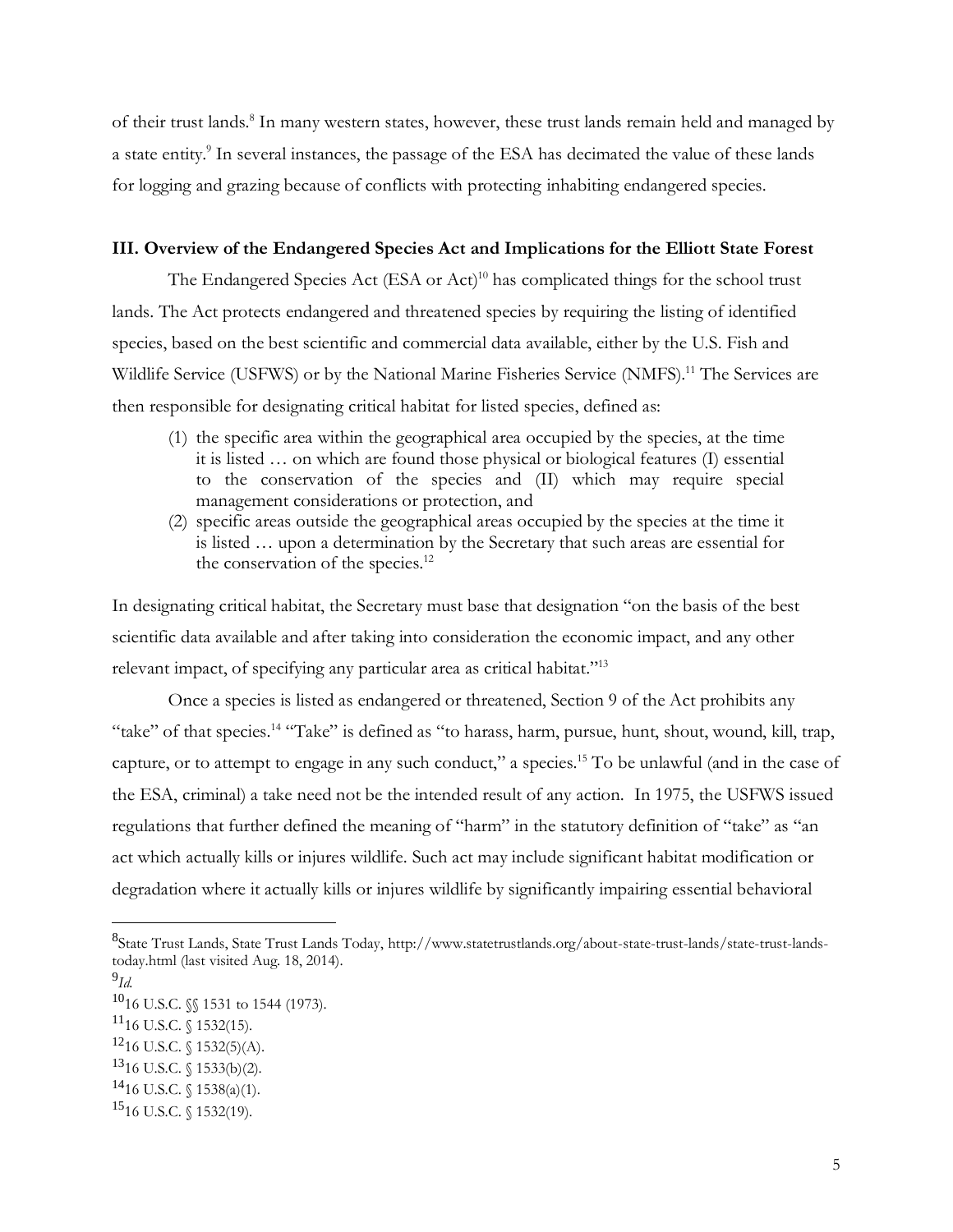patterns, including breeding, feeding, or sheltering." <sup>16</sup> The effect of the definition of "harm" in the regulations is that anyone engaging in an activity in designated critical habitat is at risk of violating the ESA, which includes criminal penalties.<sup>17</sup> This matters because the individuals comprising the State Land Board are potentially liable as individuals for take under the ESA.<sup>18</sup> Whether or not such fear is justified, the fact remains that the fear exists and state actors proceed with extreme caution.

Because the ESA recognizes that some otherwise lawful activities will result in take, Section 10 of the Act permits the Secretary to issue permits for take that is incidental and not the purpose of the otherwise lawful activity.<sup>19</sup> As part of the process of obtaining an incidental take permit, the applicant must prepare a habitat conservation plan (HCP), which is a planning document that describes the anticipated effects of any incidental taking of a protected species, how those effects will be mitigated, and how the permit applicant will finance the HCP.<sup>20</sup> This is a technical and complicated process. However, as long as an HCP has been approved, the USFWS will not prosecute the HCP holder for any incidental take of species. The USFWS regulations require HCPs to include the following:

- An assessment of the impacts that are likely to result from the proposed incidental take;
- Measures the applicant will take to monitor, minimize, and mitigate such impacts, the funding available to fund such measures, and how the applicant will respond to unforeseen or extraordinary circumstances;
- The alternative actions to a take that the applicant has analyzed and why such alternatives were not practicable; and
- $\bullet$  Additional protective measures.<sup>21</sup>

The USFWS has also implemented a "Five Points Policy" that further requires the following before it will approve an HCP:

<sup>16</sup>50 C.F.R. § 17.3 (1994).

<sup>&</sup>lt;sup>17</sup>16 U.S.C. § 1540(b) (authorizing imprisonment up to one year and fines up to \$50,000).

<sup>&</sup>lt;sup>18</sup>For further discussion see PERKINS COIE LLP, LIABILITY OF STATE AGENCIES AND LOCAL GOVERNMENTS UNDER THE ENDANGERED SPECIES ACT (2002), *available* 

*at*:http://www.crab.wa.gov/LibraryData/RESEARCH\_and\_REFERENCE\_MATERIAL/Environmental/020829ESA WhitePaperPerkinsCoie.pdf

 $^{19}$ 16 U.S.C. § 1539(a)(1)(B).

 $^{20}$ 16 U.S.C. § 1539(a)(2)(A).

 $^{21}$ 50 CFR § 17.22(b)(1). For more information, see U.S. Fish and Wildlife Service, Endangered Species: Habitat Conservation Plans Overview, http://www.fws.gov/endangered/what-we-do/hcp-overview.html (last visited August 18, 2014).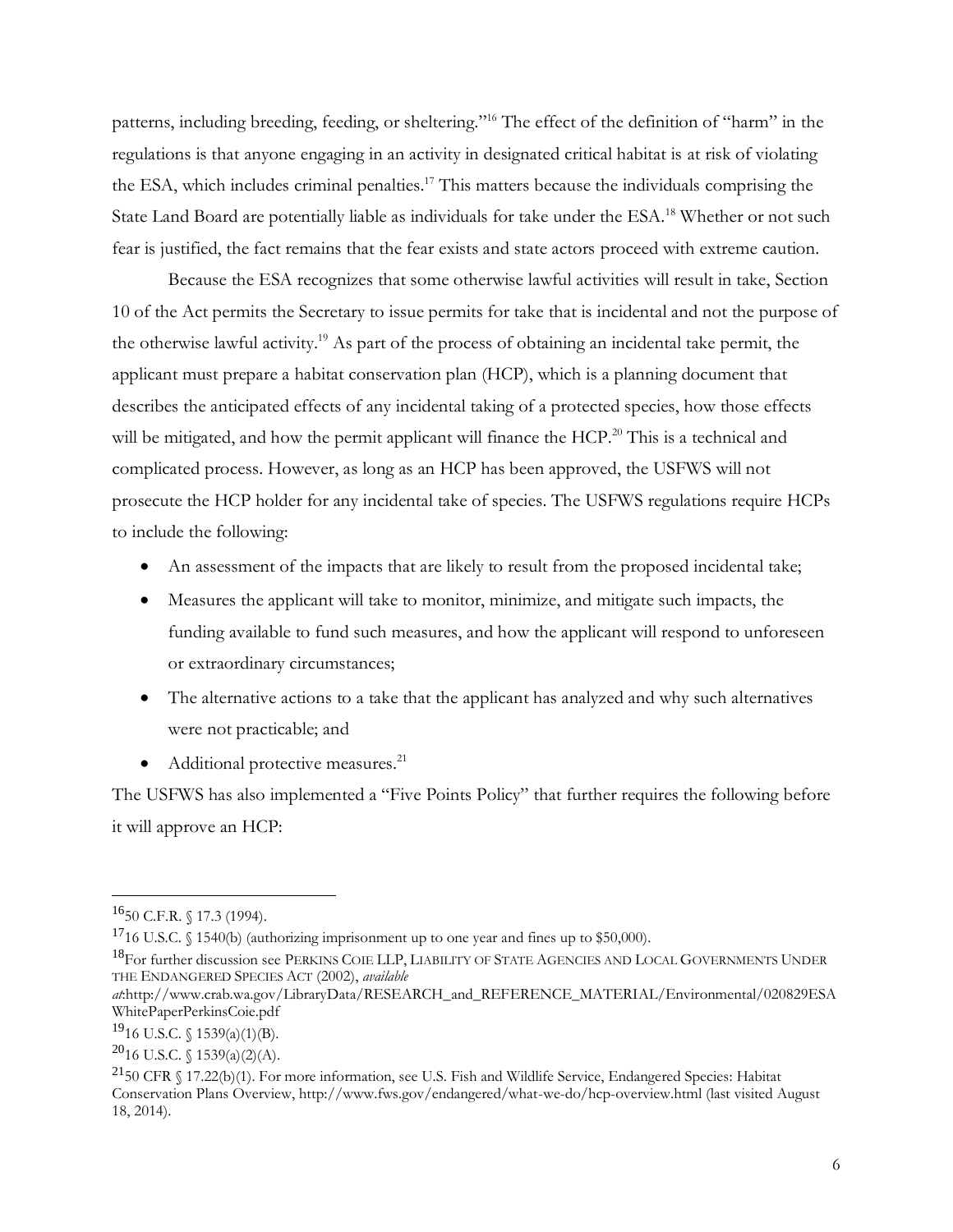- 1. Biological goals and objectives that define the expected biological outcome for the protected species covered by the HCP.
- 2. Adaptive management that includes methods for addressing uncertainty and monitoring and feedback to biological goals and objectives.
- 3. Monitoring for compliance, effectiveness, and effects.
- 4. Permit duration determined by the time-span of the project and designed to provide the time needed to achieve biological goals and address biological uncertainty.
- 5. Public participation. $^{22}$

The HCP is only one part of an incidental take permit application. An applicant must also complete a standard application form, sign an Implementation Agreement, if applicable, pay the application fee, and draft an analysis under the National Environmental Policy Act (NEPA).<sup>23</sup> The NEPA analysis considers whether the proposed action will be categorically excluded from further analysis because it will have no adverse environmental impacts<sup>24</sup> or only previously identified, minor environmental impacts, or whether it will require an environmental assessment (when the impacts are expected to be minor but require an assessment to confirm this) or an environmental impact statement (when the effects of the action are unknown and potentially significant).<sup>25</sup> This, like the HCP, is an extensive and costly process.

Federal grant lands, including the Elliott State Forest, are subject to federal laws of general application. In *National Parks and Conservation Association v. Board of State Lands*, the Utah Supreme Court observed that trustees clearly have a duty to act according to applicable law, noting "general laws enacted pursuant to the police power are not likely to violate the terms of the trust."<sup>26</sup> State laws of general applicability, for instance county zoning laws, can apply to state trust lands.<sup>27</sup> Therefore, the restrictions of both the federal ESA and state versions will apply to state trust lands.

<sup>22</sup>U.S. Fish and Wildlife Service, The HCP Handbook Addendum or "Five Point Policy," (2000), *available at*: http://www.fws.gov/caribbean/es/PDF/Library%20Items/HCPAddendum.pdf.

<sup>&</sup>lt;sup>23</sup>U.S. Fish and Wildlife Service, Endangered Species: HCPs Frequently Asked Questions,

http://www.fws.gov/midwest/endangered/permits/hcp/hcp\_faqs.html (last visited August 18, 2014).

<sup>&</sup>lt;sup>24</sup>Note that, in this case, the environmental impacts go beyond consideration of the impact to protected species to include anything affecting the quality of the human environment.

<sup>25</sup>National Environmental Policy Act (NEPA), Basic Information, http://www.epa.gov/compliance/basics/nepa.html (last visited August 18, 2014).

<sup>26</sup>869 P.2d 909, 921 n.9 (Utah 1993); see also Archer v. Board of State Lands & Forestry, 907 P.2d 1142, 1147 (Utah 1995) (the Court cited with apparent approval the statement that in exercising trust duties, the state must maximize revenue in a manner that best serves the beneficiaries within the provisions of applicable law).

<sup>&</sup>lt;sup>27</sup>Colorado State Bd. of Land Comm'rs v. Colorado Mined Land Reclamation Board, 809 P.2d 974, 982 (Colo. 1991).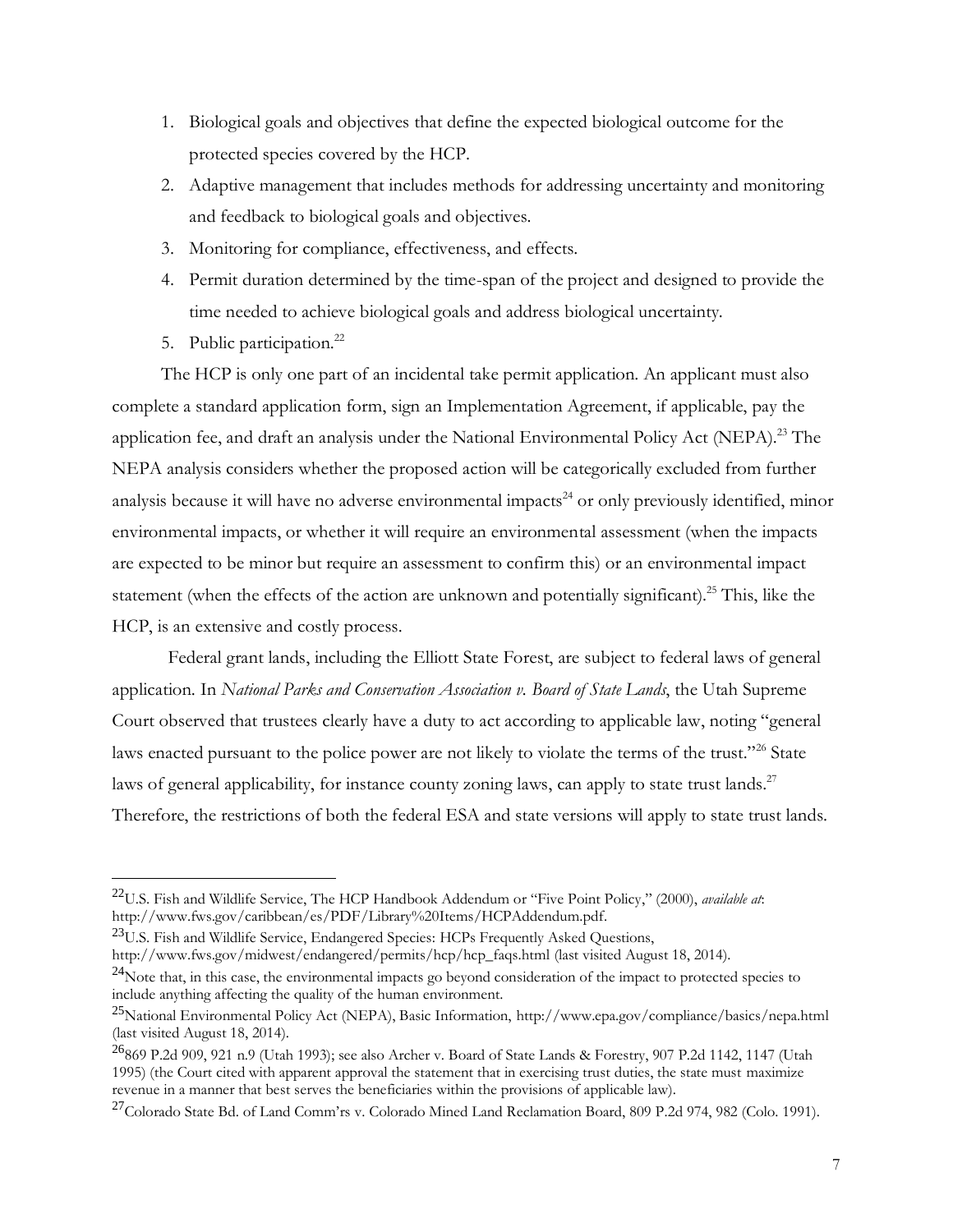The Elliott State Forest contains designated critical habitat for three listed species, the Northern Spotted Owl, the Marbled Murrelet, and the Coho Salmon, and therefore falls within the reach of the ESA. USFWS first designated critical habitat for the Northern Spotted Owl in 1992.<sup>28</sup> After several legal challenges, USFWS published a final rule establishing a revised critical habitat for the owl in 2012. <sup>29</sup> The final critical habitat increased the size of critical habitat on state lands by 272,026 acres.<sup>30</sup> Within state lands designated as critical habitat for the Northern Spotted Owl, the ESF constitutes 33%.<sup>31</sup> USFWS designated critical habitat for the Marbled Murrelet in 1996.<sup>32</sup> On January 13, 2003, it settled with plaintiffs who had challenged the designation as too extensive<sup>33</sup> by agreeing to review the designation. In 2011, it published a final rule that reduced the size of the critical habitat to exclude certain areas farther inland.<sup>34</sup> The rule states that it covers all state forests subject to an HCP.<sup>35</sup>

In response to the designation of critical habitat for these bird species, the Oregon Department of Forestry, which manages the Elliott State Forest for the State Land Board, developed an HCP in 2008 to which USFWS and NMFS gave their approval. On December 31, 2011, however, the Oregon Department of Forestry terminated the HCP for the Elliott State Forest when the State and the NMFS could not agree on what the HCP would encompass to protect Coho Salmon. As a consequence of the HCP's termination, there is no incidental take permit for bird species in the Elliott State Forest. Any person, possibly including the members of the State Land Board, who engages in any activity in the Elliott State Forest that results in a take of either a species or results in significant degradation of habitat essential to the species survival is subject to civil and criminal penalties. Moreover, the ESA includes a citizen suit provision that allows any person to commence a civil suit in federal court to enjoin any person, including the United States and any state subject to the limitations of the Eleventh Amendment of the Constitution, who is alleged to be in violation of any provision in the ESA.<sup>36</sup> The court may award, where appropriate, the prevailing

<sup>28</sup>57 Fed. Reg. 1796 (Jan. 15, 1992).

<sup>29</sup>77 Fed. Reg. 71876 (Dec. 4, 2012).

<sup>30</sup>*Id.*

<sup>31</sup>*Id.*

<sup>32</sup>61 Fed. Reg. 26256 (May 24, 1996).

<sup>33</sup>Western Council of Industrial Workers v. Sec. of the Interior, Civ. No. 02–6100–AA (D. Or).

<sup>34</sup>76 Fed. Reg. 61599 (October 5, 2011).

<sup>35</sup>*Id.*

 $36$ <sub>16</sub> U.S.C. § 1540(g)(1)(A).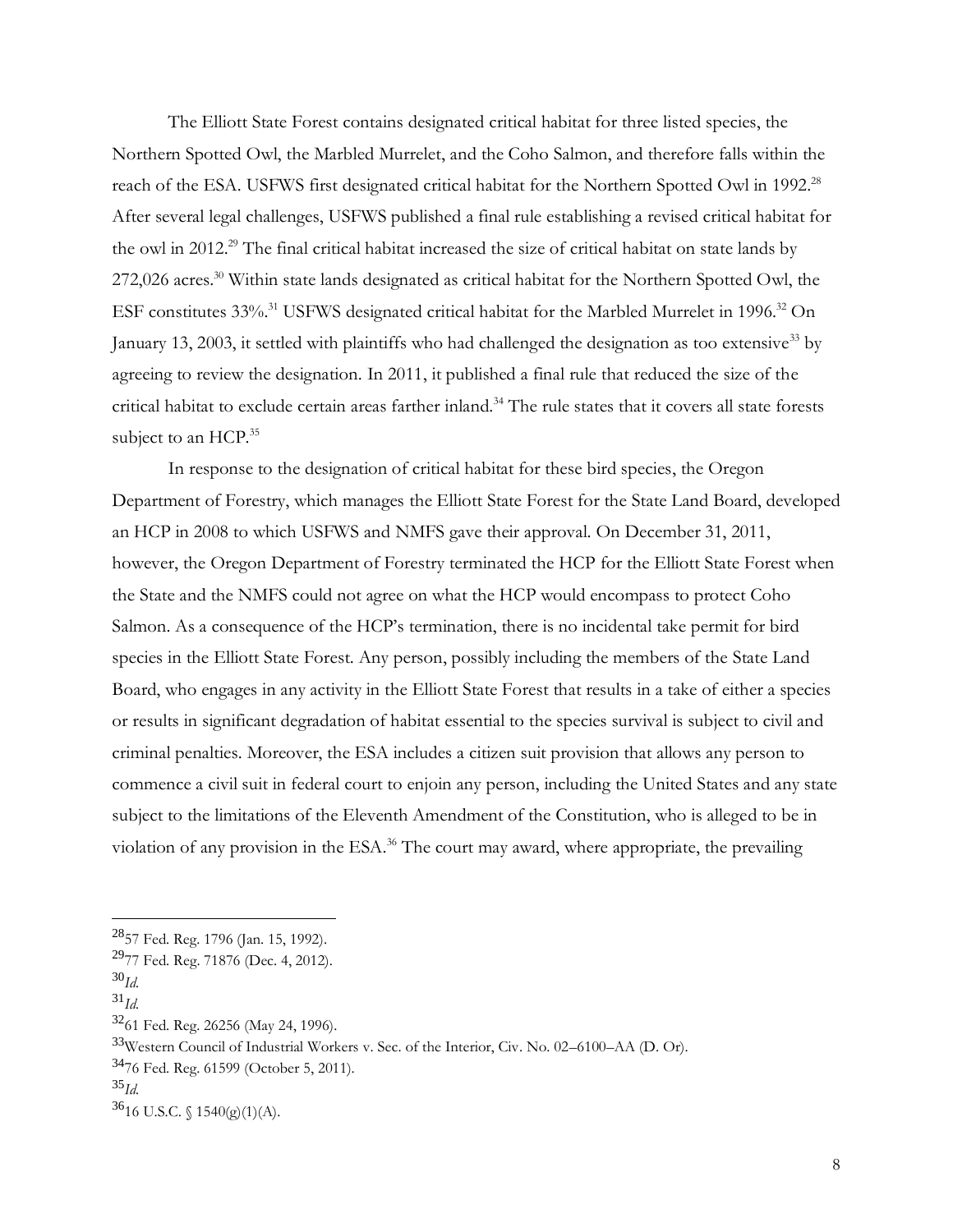party's attorney's fees and costs.<sup>37</sup> The lack of an incidental take permit for logging in the ESF has left the State of Oregon vulnerable to lawsuits, and trapped between compliance with the ESA and achieving their obligations to school beneficiaries as trustee.

# **IV. Overview of Trust Law and Its Application to the Elliott State Forest**

Oregon law recognizes that "[a] trust is an equitable obligation, either express or implied, resting upon a person by reason of a confidence reposed in him to apply or deal with property for the benefit of some other person, or for the benefit of himself and another or others, according to such confidence."<sup>38</sup> Under Oregon law, a trust forms when a grantor grants to a beneficiary certain property, which is then managed by a trustee. The creation of a trust requires three things: manifestation of intent by the settlor to create a trust, property held by the trustee, and a specified beneficiary.<sup>39</sup> The creation of a trust "may arise out of conduct alone, that is, where there is no expression of intent and the inferences leading to the conclusion that a trust was or would have been intended by the grantor if he had thought about it, are drawn entirely from circumstantial evidence."<sup>40</sup> In determining a settlor's intent to create an express trust, courts will infer from surrounding circumstances, the conduct and relationships of the parties, and the purpose of the transaction.<sup>41</sup> However, essential to finding the existence of a trust is that the trustee receives property under conditions that impose a fiduciary duty, not merely a contractual obligation, to the grantor or a third person. 42

### **A. The Creation of a Trust and Applying Trust Law to the Elliott State Forest**

In the case of school trust lands, the federal government granted to the state certain lands "for the use of schools."<sup>43</sup> The federal government declared its intent to grant the lands and the state agreed by accepting the terms of the grant into its Constitution. Further, the Oregon Constitution appoints the State Land Board as trustee. The Oregon Attorney General, Charles S. Crookham, in a 1992 opinion, discussed the import of these legislative enactments at length.

 $37$ Id. at  $\{(1540)$ (g)(4).

<sup>38</sup>Templeton v. Bockler, 73 Or. 494, 506 (1914).

<sup>39</sup>RESTATEMENT (SECOND) OF TRUSTS 574 (1980).

<sup>40</sup>Belton v. Buesing, 402 P.2d 98, 101–02 (Or. 1965).

<sup>41</sup>Lozano v. Summit Prairie Cattlemens Ass'n, 963 P.2d 92, 95–96 (Or. App. 1998).

<sup>42</sup>*Id.*

 $^{43}$ Oregon Admission Act § 4 (1859).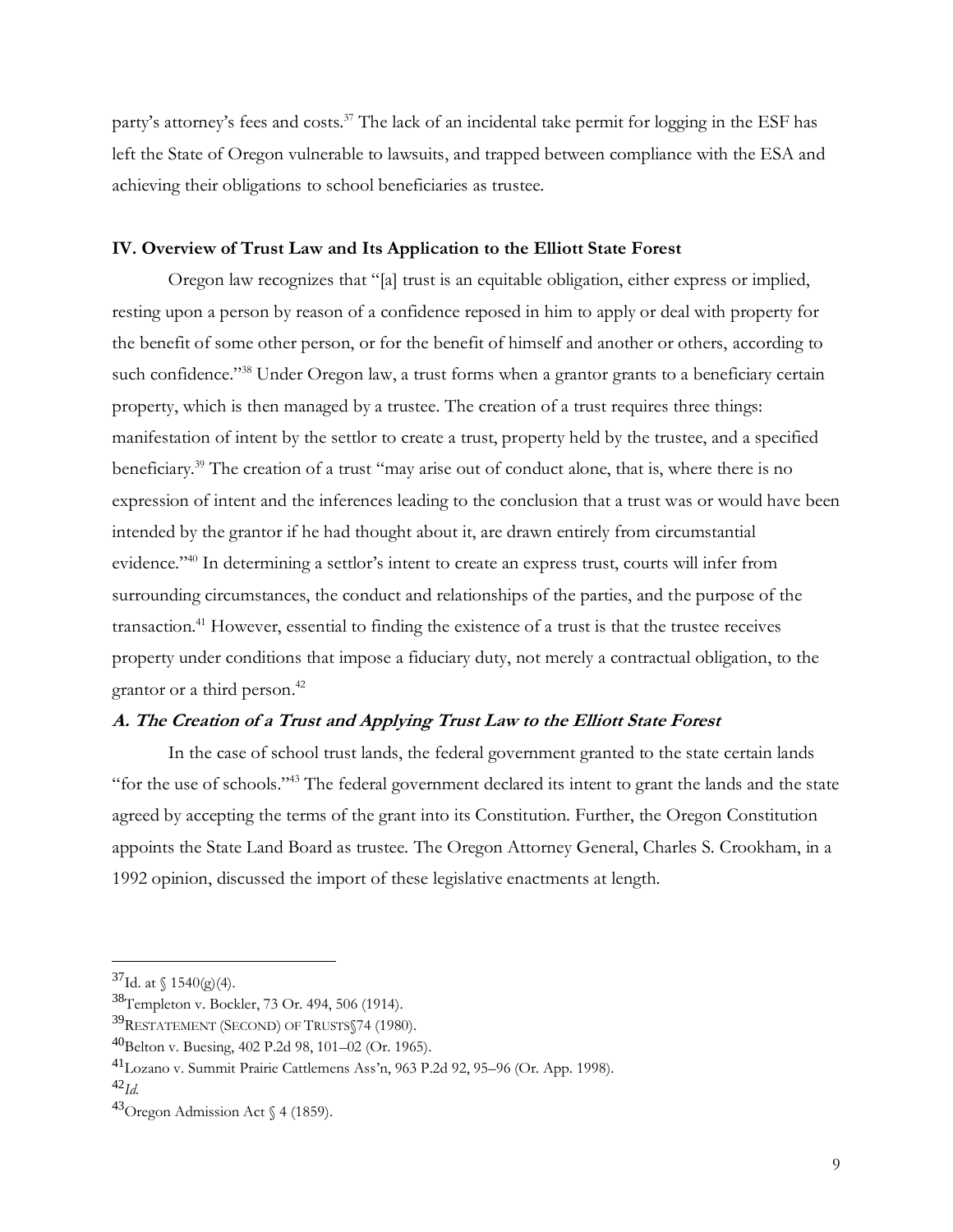The Attorney General concluded that the grant of Admission Act lands to Oregon imposed legal restrictions on the use of those lands. <sup>44</sup> He reached this conclusion by reviewing the nature and history of the grant to Oregon as well as similar grants in other states. In particular, the Attorney General noted the requirement to set aside sections 16 and 36 in Oregon Territory for the support of schools, Oregon's ability to accept or reject this condition in the Admission Act, and that Oregon accepted the conditions in that Act.<sup>45</sup> He characterized this offer and acceptance as a "solemn agreement" or "compact" between the United States and Oregon, which imposed a binding obligation on Oregon.<sup>46</sup> He further noted that Congress would not have imposed the requirement that lands the State selected in lieu of already occupied grant lands "be forever inviolably set apart for the benefit of the common schools," if it had intended that there be no restrictions on use of the lands.<sup>47</sup> Although this language was used with respect to lands granted to the Oregon Territory, the Attorney General concluded that Congress "would have intended to continue the same restrictions upon Oregon's admission into statehood a few years later."<sup>48</sup>

While the opinion does not unequivocally state that the Common School Fund is a trust, the Attorney General concluded, that, regardless of whether an express trust was created by the state constitution and various federal and state statutes, the fund must be treated as if it were a trust in the following regard:

1) The lands dedicated to the Common School Fund must be "for the use of schools;"

2) The State has an obligation to conserve the corpus of the trust (in this case, the lands);

3) The lands must be managed in "such a way as to derive the greatest net profit for the people of this state;" and

4) The lands can be used for other purposes that benefit the people of Oregon as long as such use is consistent with maximizing their value in support of schools.<sup>49</sup>

Thus, the State has clear obligations in its management responsibility of the trust lands.

In addition to the Attorney General Opinion, there is a little Oregon case law to support the conclusion that the Common School Fund is a trust, and that the Elliott State Forest is a trust asset

 $^{45}$ *Id.* 

<sup>46</sup>*Id.*

<sup>47</sup>*Id.*

<sup>48</sup>*Id.*

<sup>49</sup>*Id.*

<sup>44</sup>Opinion No. 8223, 46 Op. Att'y Gen. 468 (1992).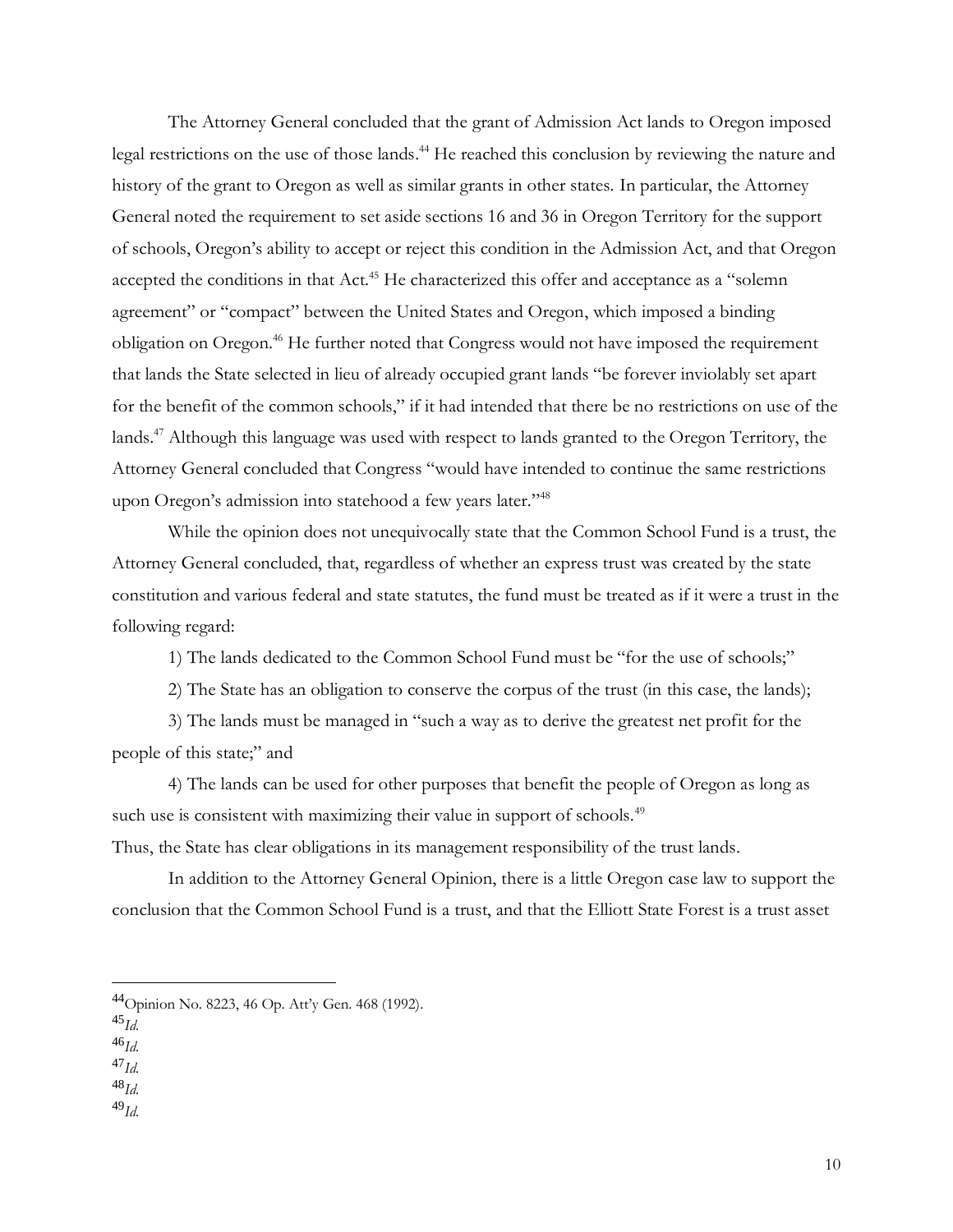that must be conserved and managed for the benefit of that trust.For example, in *Grand Prize Hydraulic Mines v. Boswell*, the Oregon Supreme Court stated:

[T]he school lands granted to the State of Oregon are a trust for the benefit for public education. It is the duty of the state to dispose of them for as near their full value as may be, and to create thereby a continuing fund for the maintenance of public schools.<sup>50</sup>

The Supreme Court of Oregon has also distinguished between the proceeds of certain submerged and submersible lands and trust lands. The proceeds from submerged and submersible lands are dedicated to support public education, but the Court held that only the proceeds from designated trust lands are held in trust for that purpose.<sup>51</sup> In another case, the Supreme Court of Oregon analyzed Article VIII of the Oregon Constitution, and noted that in establishing the Common School Fund, the Article impressed that fund with a trust "of the highest nature."<sup>52</sup>

Perhaps the strongest support for the creation of a trust is the case law from other western states holding that Admission Act lands are held in trust. For example, in *Lassen v. Arizona ex rel. Arizona Highway Department*, <sup>53</sup> the United States Supreme Court held that Admission Lands were a trust and required compensation by the Highway Department when it imposed an easement for a highway through the trust lands.<sup>54</sup> The Court required compensation even though the State argued that the highway would actually increase the value of the school lands.<sup>55</sup> The Court held that any such increase in value was speculative and that the requirement in Arizona's enabling act (the congressional act by which it was admitted as a state to the Union) that any sale or disposition of trust lands be made for their true value did not permit any reduction in present value based on speculation as to further value.<sup>56</sup> Therefore, the Court held that the law required the Highway Department to pay into the school fund the present value of the land it appropriated through its easement.<sup>57</sup>

<sup>50</sup>Grand Prize Hydraulic Mines v. Boswell, 162 P. 1063, 1064 (Or. 1917).

<sup>51</sup>Johnson v. Dep't of Revenue, 639 P.2d 128, 133 (Or. 1982) ("Submerged and submersible lands are not within any of the listed categories in that section, since they were not "granted" to this state, but rather vested in the state of Oregon on her admission to the Union as a result of the equal footing doctrine and are statutorily dedicated to the common school fund . . . .").

<sup>52</sup>Eagle Pt. Irr. Dist. v. Cowden, 137 Or. 121, 124 (1931).

<sup>53</sup>Lassen v. Arizona ex rel. Arizona Highway Dep't, 385 U.S. 458 (1967).

<sup>54</sup>*Id.* at 469–70.

<sup>55</sup>*Id.* at 468.

<sup>56</sup>*Id.* at 469.

<sup>57</sup>*Id.* at 470.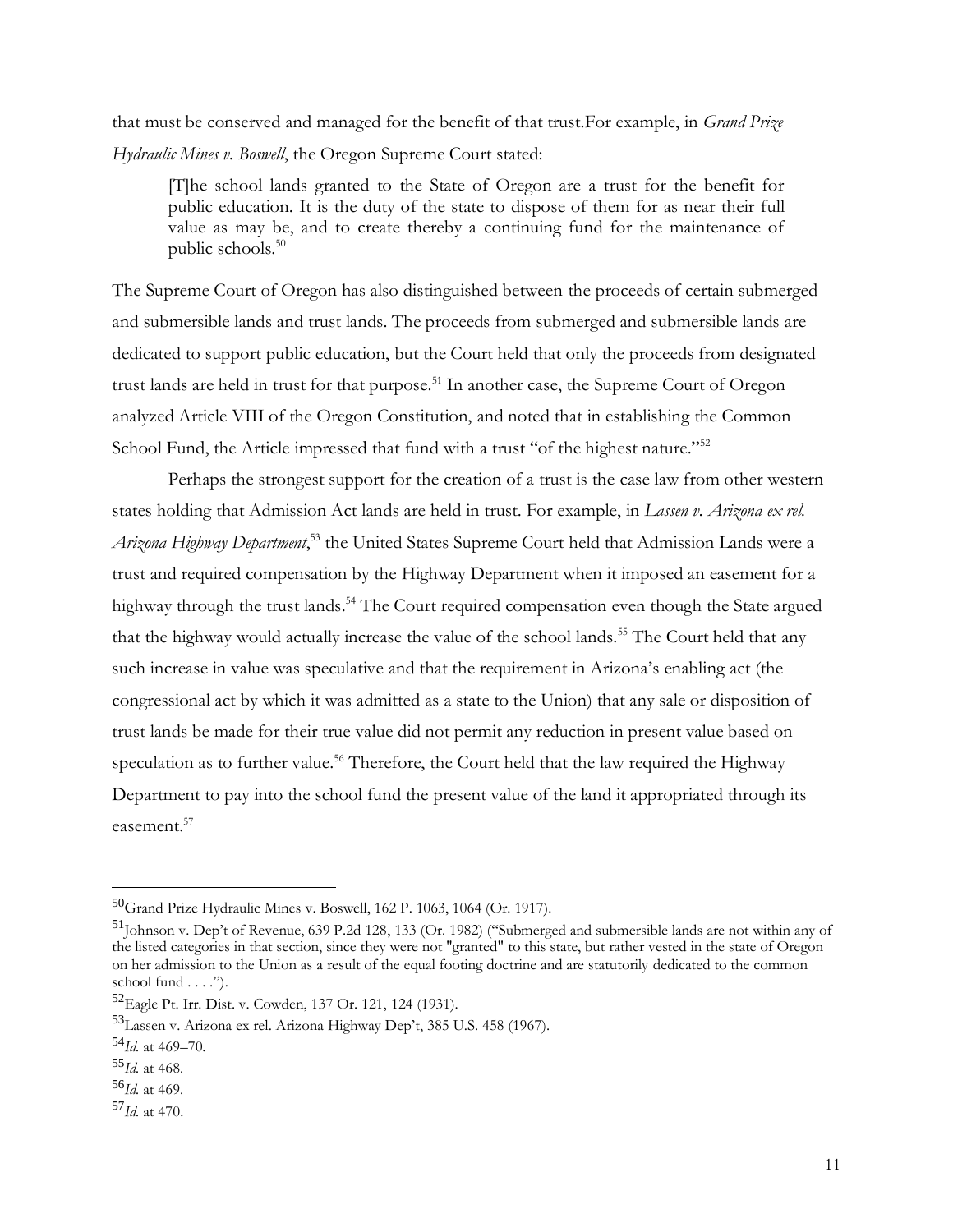While *Lassen* is dispositive of school trust lands in Arizona and New Mexico, it is less clear that it applies to Admission Act lands in Oregon because the New Mexico-Arizona Enabling Act specifies that the lands granted under it were to be held "*in trust*, . . . and the natural products and money proceeds of any said lands shall be subject to the same trusts as the lands producing the same."<sup>58</sup> Regardless, *Lassen* has been frequently and positively cited in many lower federal courts and state courts to support a finding that Admission Act lands are held in trust. Of these, *County of Skamania v. Washington*<sup>59</sup> is perhaps most relevant to Oregon because Admission Act lands in Washington were derived from the same Oregon Territory as those in Oregon and were thus initially controlled by the 1853 law granting land to Oregon Territory for schools.<sup>60</sup>

The plaintiffs in *Skamania* challenged the constitutionality of a Washington State law that, in response to falling lumber prices, released logging companies from contracts they had entered into with the state for harvesting timber on Admission Act lands.<sup>61</sup> The court noted that although the Washington Enabling Act did not specifically impose a trust on Admission Act lands, a previous federal court<sup>62</sup> had held that school lands in Washington were subject to the principle enunciated in *Lassen*—*i.e.*, that the state could not diminish their value to the common school fund without compensation.<sup>63</sup> Thus, the court held that the state had violated fiduciary principles in enacting the legislation by failing to give undivided loyalty to trust beneficiaries (i.e., the schools) and by not acting prudently with respect to the trust.<sup>64</sup>

One significant difference between Oregon and Washington law that may distinguish *Skamania* and make it inapplicable to Oregon is that although the Washington Enabling Act, like the Oregon Enabling Act, does not specifically refer to Admission Act lands as being held in trust, the

<sup>58</sup>Act of June 20, 1910, Pub. L. 219 (ch. 310), 36 Stat. 557 (1910) (New Mexico-Arizona Enabling Act) (emphasis added).

<sup>59</sup>County of Skamania v. Washington, 685 P.2d 576 (Wash. 1984).

<sup>60</sup>*Id.* at 579–80.

<sup>61</sup>*Id.* at 579. Because of falling lumber prices, the companies contracting with the state faced losses of approximately \$100 million. Contracts were released upon the payment of \$2500 and forfeiture of their 10 percent deposits. It also allowed these companies to more easily extend or modify their contracts, which would permit them to log once lumber prices rose. The effect of the state law was to forfeit approximately \$10 million that would otherwise have gone to the common schools fund.

 $^{62}$ United States v. 111.2 Acres of Land, 293 F.Supp. 1042, 1048–50 (1968) ("The United States will be required to pay the full market value of the easement it has condemned.").

<sup>63</sup>*Id.* at 580.

<sup>64</sup>*Id.* at 581–83.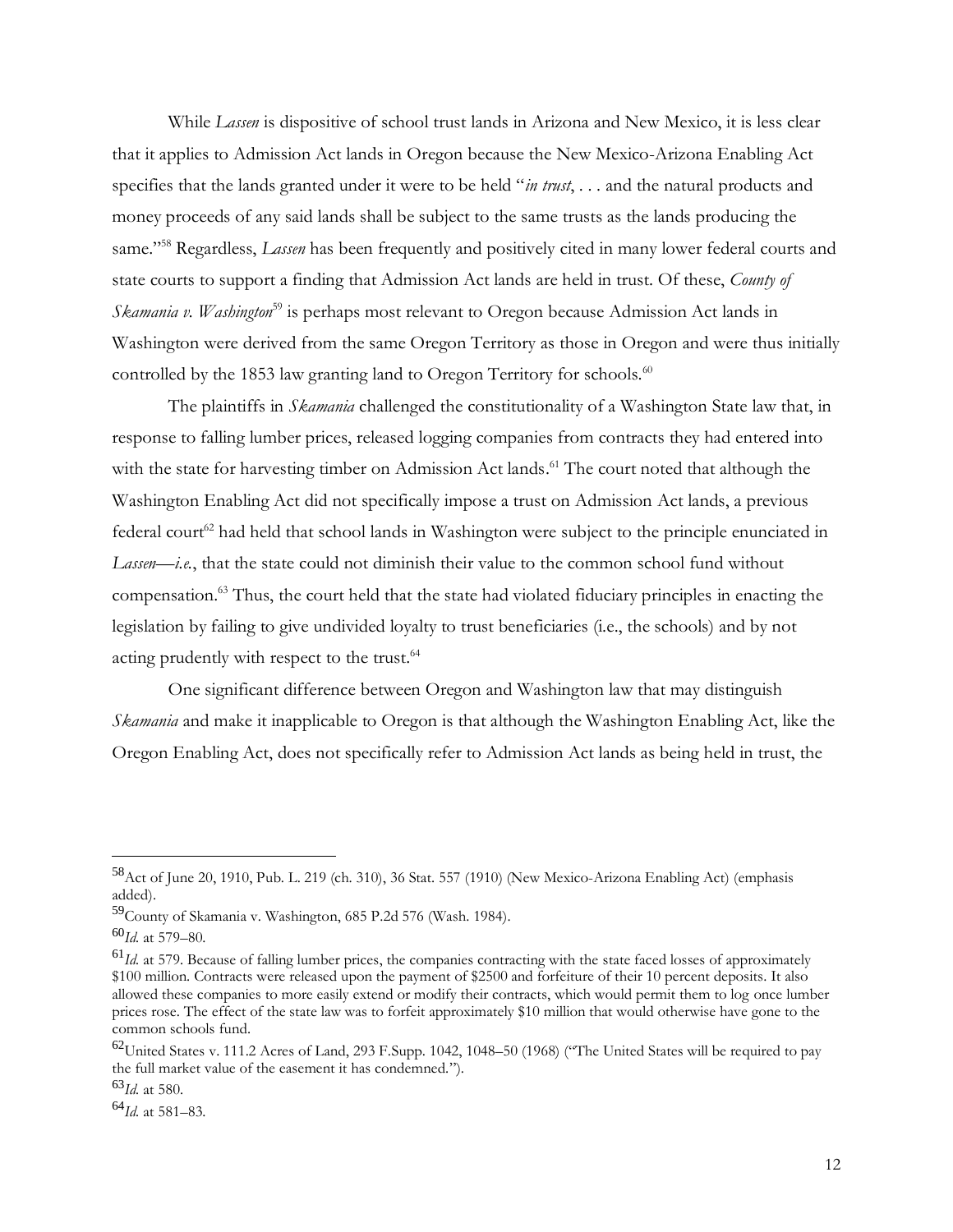Washington Constitution does.<sup>65</sup> This language is considerably more restrictive than the language in the Oregon Constitution, which merely identifies the sources of the Common School Fund and requires the funds to be managed to provide the greatest benefit for the people of Oregon.<sup>66</sup> In fact, *Skamania* cites a number of other cases in which courts have held that Admission Act lands in states other than Oregon are held in trust, but in each of these cases trust language appeared in the state constitutions.<sup>67</sup> Similarly, in *National Parks & Conservation Ass'n v. Board Of State Lands*, <sup>68</sup> a dissenting opinion questioned reliance on *Lassen* where the Utah Enabling Act did not contain trust provisions similar to those in Arizona.<sup>69</sup> Even the United States Supreme Court, although not required to decide whether school lands in Mississippi were held in trust, made the following observation in *Papasan v. Allain*: "To begin with, it is not at all clear that the school lands grants to Mississippi created a binding trust. The respondents, in fact, contend that the school lands were given to the State in fee simple absolute and that no binding federal obligation was imposed."<sup>70</sup>

Of particular importance to the issue with respect to Oregon's Common School Fund, is the fact that the Wyoming Supreme Court considered the difference between Wyoming's Constitution and that in other states, such as Colorado, Oklahoma, Idaho, and Washington.<sup>71</sup> The former, although requiring that the permanent funds from the sale of school lands be held in trust, did not expressly declare that the lands themselves were held in trust, unlike the four latter states.<sup>72</sup> Nevertheless, the Wyoming court held that state lands were held in trust pursuant to Wyoming statutes, and because the legislature had also repeatedly referred to these lands as "trust lands," they

<sup>69</sup>*Id.* at 993.

<sup>65</sup>OR. CONST. art. XVI, §1 ("All the public lands granted to the state are held in trust for all the people and none of such lands, nor any estate or interest therein, shall ever be disposed of unless the full market value of the estate or interest disposed of, to be ascertained in such manner as may be provided by law, be paid or safely secured to the state; nor shall any lands which the state holds by grant from the United States in any case in which the manner of disposal and minimum price are so prescribed, be disposed of except in the manner and for at least the price prescribed in the grant thereof, without the consent of the United States.").

<sup>66</sup>OR. CONST. art. VIII.

<sup>67</sup>*See, e.g.*, State ex re. Ebke v. Bd. Of Educational Lands and Funds, 47 N.W.2d 520, 522 (Neb. 1951) ("By constitutional provision the lands set aside for the support of schools by the federal government are held in trust by the state."); Alaska v. Univ. of Alaska, 624 P.2d 807, 812, 818 (Alaska 1981) (finding that although language in the original Enabling Act referring to proceeds from the sale of land being held in trust had been repealed, the legislative history of the repeal made it "abundantly clear . . . that Congress was willing to repeal . . . [that language] because it was satisfied that Alaska had adequate procedures in its own statutory law. . ." and concluding that "the inclusion of university lands in Chugach State Park by statute, without compensation to the university, was a breach of the federal trust.").

<sup>68</sup>869 P.2d 909 (Utah 1993).

<sup>70</sup>478 U.S. 265, 279 (1986).

<sup>71</sup>Riedel v. Anderson, 70 P.3d 223, 231–32 (Wyo. 2003).

<sup>72</sup>*Id.* at 232 ("Although Wyoming's Constitution contains a declaration of trust as to the proceeds from the sale of the lands, there is no similar declaration as to the land itself as in the states listed above.").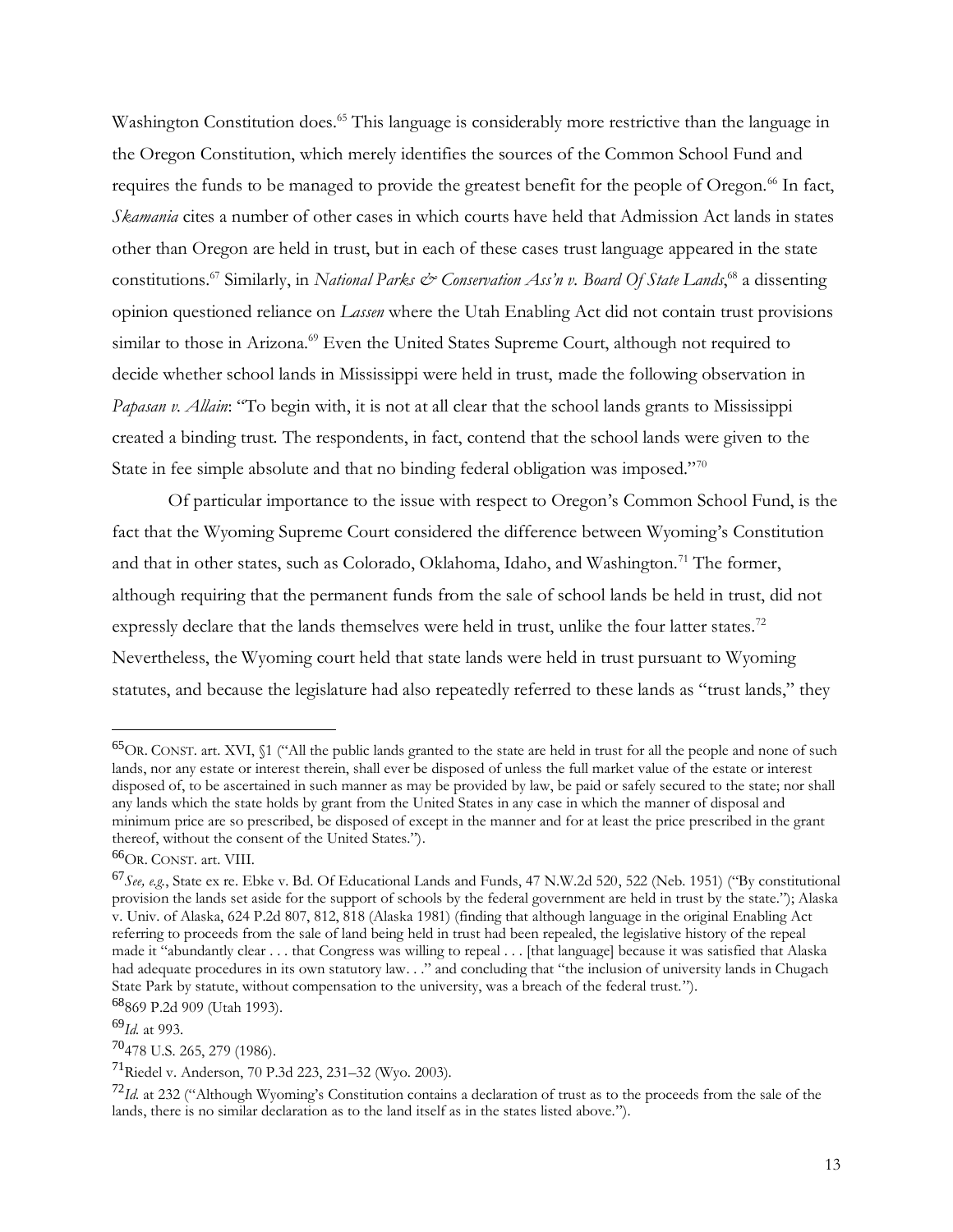were in fact held in trust.<sup>73</sup> Moreover, a recent review of existing case law by the Lincoln Institute of Land Policy found:

[V]irtually all of the Western states whose courts have considered the issue [of whether federally-granted lands are held in trust have found that trust relationships were created by their individual enabling act grants. Attorneys general in states whose courts have not directly addressed the issue have reached the same conclusions. Today, only two Western states—California and Wyoming—have found that neither their Enabling Acts nor their Constitutions impose any trust responsibilities on the state, and only California has found that their state land managers are not subject to any form of trust responsibility whatsoever.<sup>74</sup>

Despite the existence of case law suggesting that Admission Act lands, apart from those in Arizona, New Mexico, and possibly Alaska, are not subject to a binding federal trust, the State of Oregon might be reluctant to argue that its own Admission Act lands are not held in trust with the public schools as the beneficiary of that trust. Although his 1992 opinion falls short of declaring the common school fund to be a trust, the Oregon Attorney General does use the term "trust" with respect to the fund multiple times in his opinion, and his analysis and opinion consider use of the Admission Act lands from a trust perspective. As previously noted, the Oregon Attorney General has opined that the lands must be managed along trust principles. An earlier Oregon Attorney General opinion also refers to the State Land Board's expenditure of the "constitutionally dedicated moneys in the [Common School Fund as being] governed and limited by trust principles" and to the State Land Board as a "trustee of these moneys."<sup>75</sup> Moreover, the state's Asset Management Plan for Common School Fund property continually refers to the property as "trust property."<sup>76</sup> Even *Papasan*, which cast doubt on whether land grants prior to those to Arizona and New Mexico created express trusts, included the following, somewhat ambiguous footnote: "It could be that the earlier grants did give the grantee States absolute fee interests, while the later grants created actual enforceable trusts. On the other hand, it may be that the petitioners are correct in asserting that the

<sup>73</sup>*Id.* at 233.

<sup>74</sup>CULP, PETER W. ET AL., TRUST LANDS IN THE AMERICAN WEST: A LEGAL OVERVIEW AND POLICY ASSESSMENT, *available at*: Lincoln Institute of Land Policy[, http://www.lincolninst.edu/subcenters/managing-state-trust](http://www.lincolninst.edu/subcenters/managing-state-trust-lands/publications/trustlands-doctrine.pdf)[lands/publications/trustlands-doctrine.pdf.](http://www.lincolninst.edu/subcenters/managing-state-trust-lands/publications/trustlands-doctrine.pdf)The authors include a long list of citations for this statement, which are not reproduced here, but include cases from Alaska, Arizona, Idaho, Montana, Nebraska, Oklahoma, South Dakota, Utah, and Washington, as well as opinions of the attorneys general of North Dakota, Oregon, and California.

<sup>75</sup>Opinion of Hardy Myers, Attorney General, Opinion No. 8279, n.8 (2003).

<sup>76</sup>OREGON DEPARTMENT OF STATE LANDS, REAL ESTATE ASSET MANAGEMENT PLAN (2012), *available at*:

http://www.oregon.gov/dsl/LW/docs/reamp\_2012\_plan.pdf.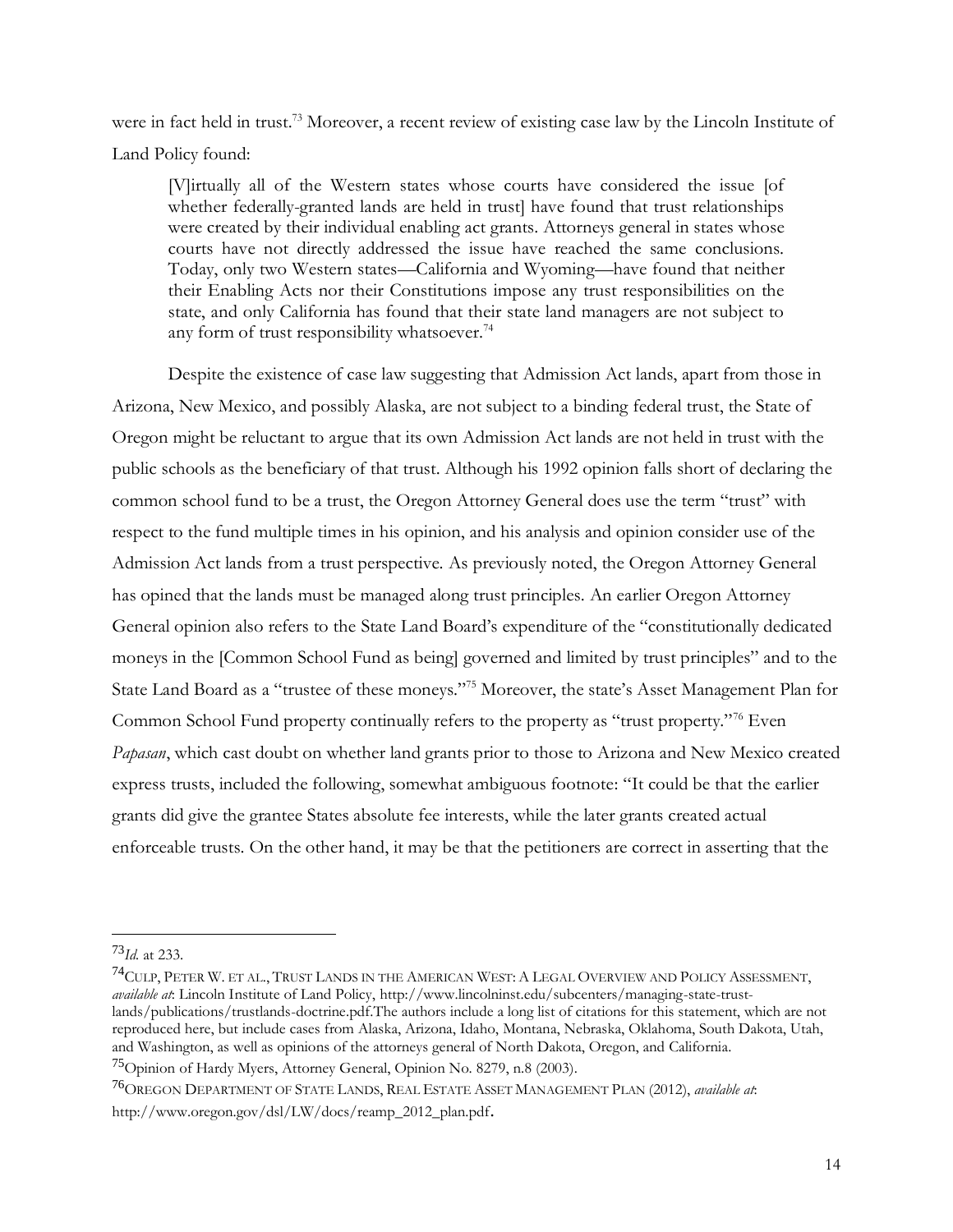substance of all of these grants is the same."<sup>77</sup> Thus, although there exists some criticism that imposition of a trust requires interpretation of a state's individual documents, there is a strong argument that Oregon's granted lands are in trust.<sup>78</sup>

# **B. Duties Ascribed to the Trustee**

A trustee, by virtue of its role with respect to trust property, is charged with numerous fiduciary duties to trust beneficiaries. Once a trustee has accepted appointment, it is in a fiduciary relation to the beneficiaries of the trust, and courts will liberally interpret the trustee's common law fiduciary duties. <sup>79</sup> The numerous duties imposed on a trustee include:

- A duty to administer the trust;
- A duty of undivided loyalty;
- A duty to delegate trustee duties only when reasonable;
- A duty to keep and render accounts and to furnish information to beneficiaries;
- A duty to exercise reasonable care and skill in managing the trust;
- A duty to take and keep control of trust property;
- A duty to preserve trust property;
- A duty to enforce claims held by the trust;
- A duty to defend actions that may result in loss to the trust;
- A duty to keep trust property separate from other property;
- A duty to use reasonable care regarding bank deposits;
- A duty to make the trust property productive;
- A duty to pay income to the beneficiaries;

<sup>77</sup>478 U.S. 265, 292 n.18 (1986).

<sup>&</sup>lt;sup>78</sup>In a 1997 article in the American Bar Association's Natural Resources & Environment journal, the author, Alan Hager, a deputy attorney general for the State of California at the time the article was published, Hager, Alan V., *State School Lands: Does the Federal Trust Mandate Prevent Preservation?*, 12 NAT. RES. & ENV'T1 39–43, 80 (1997) argued that *Lassen* was not dispositive of the trust issue in states that do not have specific language in their enabling acts or state constitutions creating a trust for common school lands. He also cited an opinion of the California Attorney General that the school lands grant in that state "does not create a binding trust relationship between the state and the federal government [but instead] imposes an honorary obligation on the state to use its school lands in a manner that will promote public education." 41 Ops. Cal. Atty. Gen. 202 (1963).) *See also* Sally K. Fairfax et al., *The School Trust Lands: A Fresh Look at Conventional Wisdom*, 22 ENVTL. L. 797, 847 (1992) (citing the decision in 111.2 Acres that relied on Lassen, Skamania "invisibly incorporated Arizona's statehood bargain into Washington's"); Tacy Bowlin, Comment, *Rethinking the ABCs of Utah's School Trust Lands*, 1994 UTAH L. REV. 923, 926 (1994) (noting the significance of the variation in the legal documents establishing the school land grants has been overlooked in the state and federal jurisprudence interpreting the obligations of the western states, as trustees, in managing and disposing of school land grants).

<sup>79</sup>RESTATEMENT (SECOND) OF TRUSTS§ 2 (1980).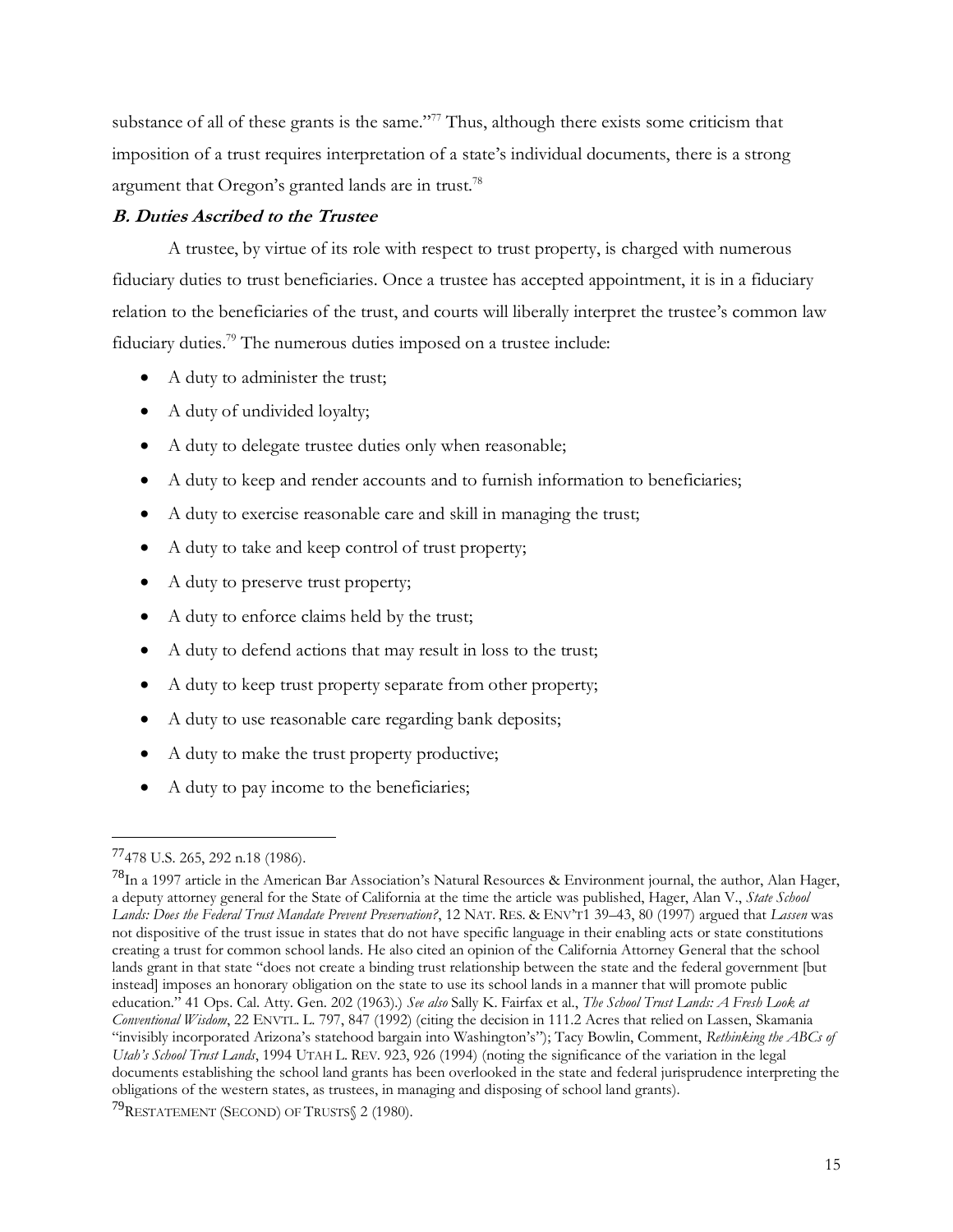- A duty to deal impartially with beneficiaries;
- A duty to use reasonable care to prevent breach of the trust by co-trustees; and
- A duty to follow the direction of persons given control over the trustee. $80$

Where a State actor serves as the trustee, the entity is bound by both common law and statutory trust principles, and must achieve the duties enumerated above.<sup>81</sup> The State, as trustee, may only consider factors consistent with ensuring productivity of the trust lands and all of the State's actions will be tested by fiduciary principles. While state legislative authority is presumed constitutional, and although the state must comply with common law duties in administering the trust lands, the State's discretionary decisions regarding the trust lands will be measured against an abuse of discretion standard.

### **V. Trustee's Breach of Fiduciary Duties**

As noted above, the obligations of a trustee are numerous. In the instance of the mismanagement of the Elliott State Forest, the trustees have arguably breached several of their duties, discussed in the following sections. The potentially breached duties include a duty to exercise reasonable care and skill in managing the trust and to make trust property productive, a duty to preserve trust property<sup>82</sup> and defend actions that may result in loss to the trust, and a duty of undivided loyalty. Moving forward, it is critical that the State Land Board act in a considered manner to avoid future breaches of its duties.

A court analyzes the breach of a duty under either an abuse of discretion or an excess of authority standard. As long as the trustee meets its duties of loyalty, prudence, and impartiality, the trustee's conduct "is subject to supervision by a court only to prevent abuse of discretion."<sup>83</sup> The challenge with a state trustee is that the beneficiaries will need to demonstrate that the State Land Board acted outside the limits of its authority, that its action demonstrated a clear error of judgment,

<sup>80</sup>RESTATEMENT (SECOND) OF TRUSTS§§ 169-185 (1980); RESTATEMENT (THIRD) OF TRUSTS §§ 170-171, 181, 183-185.

 $81$ White v. PERB, 268 P.3d 600, 607 (2011) ("The parties do not disagree, in the main, about the trust law principles that apply to PERB in its administration of PERS and the fund. They agree that PERB is obligated to comply with the statutes that establish PERS and with generally applicable trust standards mentioned above, such as the UTPA and the common law of trusts. They agree that PERB had (and has) a fiduciary duty to PERS members (including retired and active members), and that it was (and is) obligated to act for the benefit of PERS members.").

 ${}^{82}$ To clarify, this duty does not require the preservation of specific trust property, but allows for trust property to be preserved through sale with the proceeds going into an income-producing trust fund.

<sup>83</sup>RESTATEMENT (SECOND) OF TRUSTS §7.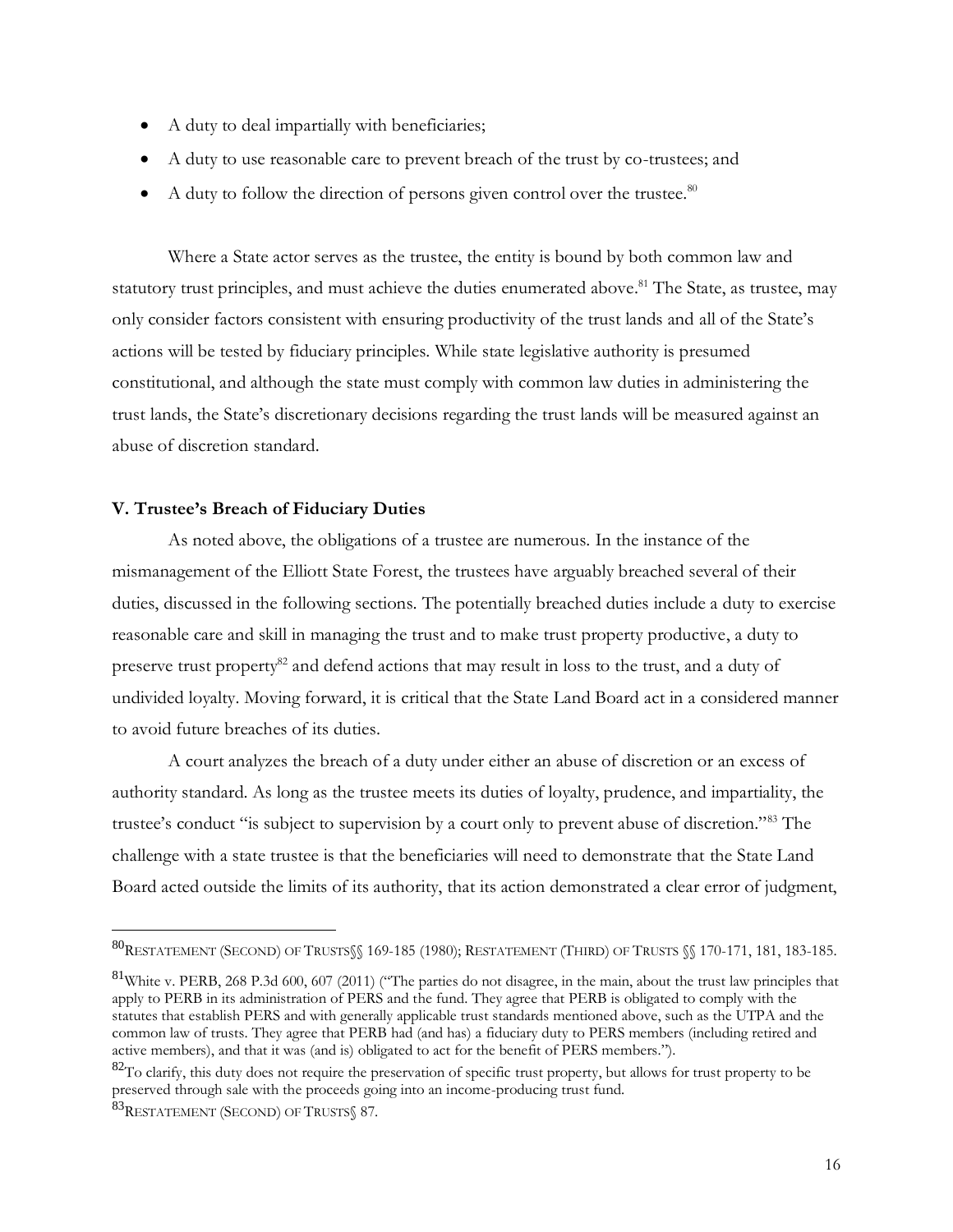or that it failed to follow required administrative procedures. Case law in which a governmental body, such as the State Land Board, has been challenged in court simply for failing to obtain the maximum potential value from the property with which it has been entrusted is nonexistent. This is likely due in part because many decisions taken with respect to the management of property, such as Admission Act lands, are within the state's discretion.

Most of the litigation involving state trustees concerns such specific actions that were not discretionary because they violated a statutory or constitutional mandate imposed on those whose decisions have been challenged. As discussed previously, the County of Skamania successfully sued the State of Washington when it believed that a statute enacted by that state's legislature was inconsistent with what was required of the state under the trust covering its common school lands. That suit, however, challenged the constitutionality of the legislation, a specific act, as opposed to a general suit alleging mismanagement of the trust.<sup>84</sup> In *Lassen*, the Arizona Highway Department sued the Land Commissioner over his action in preserving the trust from encroachment.<sup>85</sup> In *State of Alaska v. University of Alaska*, the University sued the State when it was about to appropriate trust lands for a state park.<sup>86</sup> In *United States v. 111.2 Acres of Land*, the State sought payment of the full market value of trust land appropriated by the U.S. Bureau of Reclamation.<sup>87</sup> Even in the Nebraskan case, *Ebke*, the plaintiff sought review of state laws relating to the appraisal and leasing of state school lands.<sup>88</sup>

Thus, the challenge in successfully alleging a breach will be to show that the management decisions were outside the State's discretion. The following outlines the context of possible breaches at play and summarizes some existing case law to examine the scope of each duty.

# **A. Breach of the duty to exercise reasonable care and skill in managing the trust and to make trust property productive**

It is basic trust law that a trustee must prudently manage trust property and ensure that funds are managed in a way that will benefit all trust beneficiaries.<sup>89</sup> The standard of care, diligence, and skill required of a trustee in the administration of a trust is that of "an ordinarily prudent person

<sup>84</sup>County of Skamania v. Washington, 655 P.2d 578 (Wash. 1984).

<sup>85</sup>Lassen v. Arizon ex rel. Arizona Highway Dep't, 385 U.S. 458 (1967).

<sup>86</sup>State of Alaska v. University of Alaska, 624 P.2d 807 (1981).

<sup>87</sup>United States v. 111.2 Acres of Land, 293 F.Supp. 1042 (E.D. Wash. 1958).

<sup>88</sup>State ex rel. Ebke v. Bd. Of Educational Lands & Funds, 47 N.W. 2d 520 (Neb. 1951).

<sup>89</sup>RESTATEMENT (SECOND) OF TRUSTS§§ 76, 79, 176 (1980).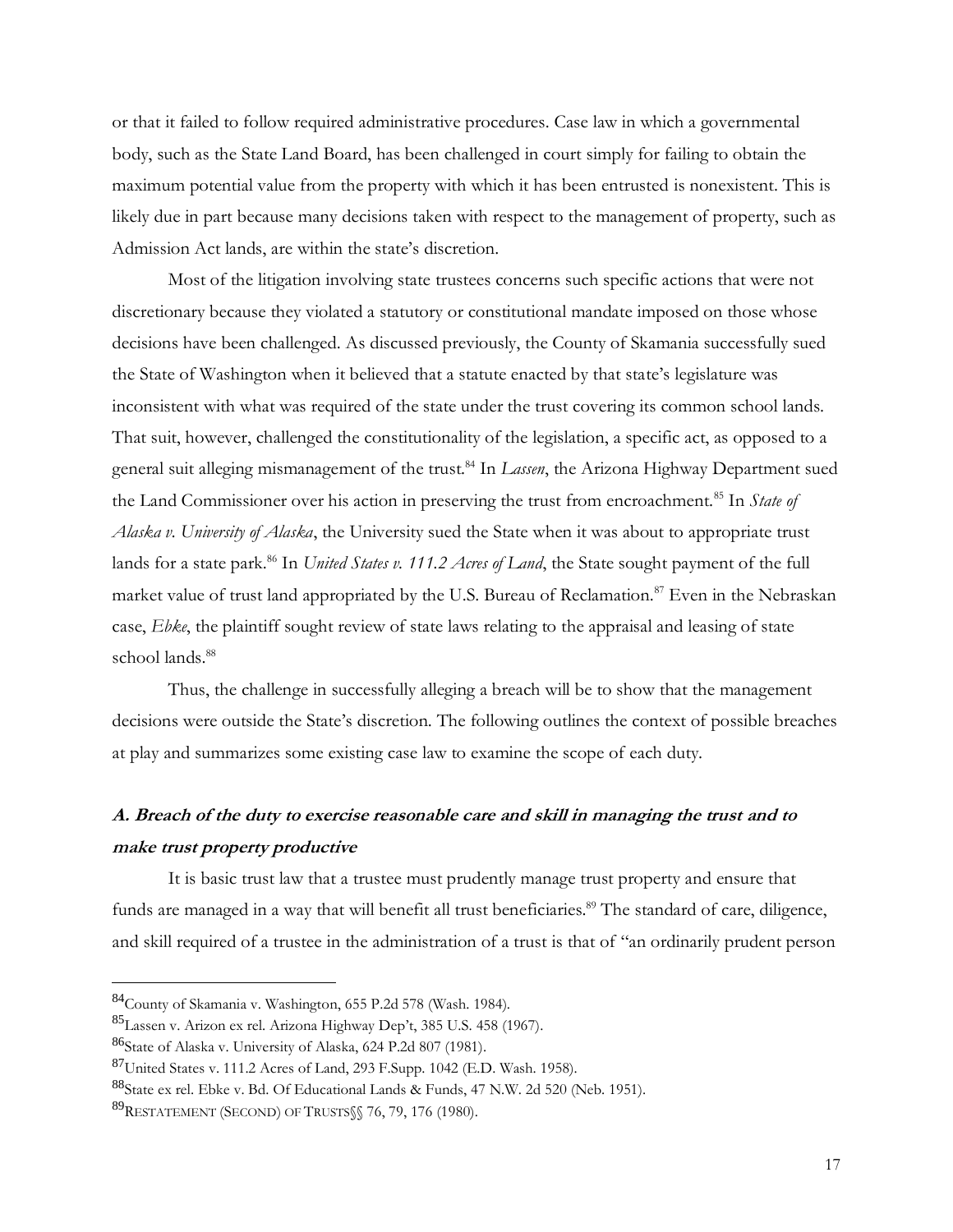in the conduct of his or her private affairs under similar circumstances, and with a similar object in view." <sup>90</sup> Prudence requires reasonable skill, asset diversification, considered investments, and continual reassessment.<sup>91</sup> A trustee must consider both short and long-term viability of the trust, and ensure that the trust can satisfy both the present and future needs of trust beneficiaries. In balancing these requirements, a trustee will be judged by its conduct and not by its performance. $92$ 

Oregon has codified the idea of the prudent investor by adopting the Uniform Prudent Investor Act. The Rule requires that "[a] trustee shall invest and manage trust assets as a prudent investor would, by considering the purposes, terms, distribution requirements and other circumstances of the trust . . . [and] shall exercise reasonable care, skill and caution." <sup>93</sup> A trustee's actions investment and management decisions "are not evaluated in isolation, but in the context of the trust portfolio as a whole and as a part of the overall investment strategy having risk and return objectives reasonably suited to the trust" and are judged "in light of the facts and circumstances existing at the time of a trustee's decision or action and not by hindsight."<sup>94</sup> The Rule identifies factors a trustee should consider in making investment decisions including general economic conditions; the possible effect of inflation or deflation; the expected tax consequences of investment decisions or strategies; the role that each investment or course of action plays within an overall trust portfolio, which may include financial assets, interests in closely held enterprises, tangible and intangible personal property, and real property; the expected total return from income and the appreciation of capital; other resources of the beneficiaries; needs for liquidity, regularity of income, and preservation or appreciation of capital; and an asset's special relationship or special value, if any, to the purposes of the trust or to one or more of the beneficiaries.<sup>95</sup> A trustee is also obligated to diversify assets unless it otherwise determines that the trust is better served without diversification.<sup>96</sup> The prudent investor rule, though codified, draws on the common law. Thus, although the statutes

<sup>90</sup>*Id.* §§ 174. 227(a).

<sup>91&</sup>lt;sub>O.R.S. § 130.665.</sub>

 $^{92}$ Estate of Cooper, 81 Wn. App. 79, 82–83 (1996) (noting that the proper standard "focuses on the performance of the trustee, not the results of the trust").

 $^{93}$ O.R.S. § 130.755(1).

 $^{94}$ Id.  $\{(2);$  O.R.S.  $\{(130.770)$ .

 $^{95}$ O.R.S. § 130.755(3).

 $^{96}$ O.R.S. § 130.760.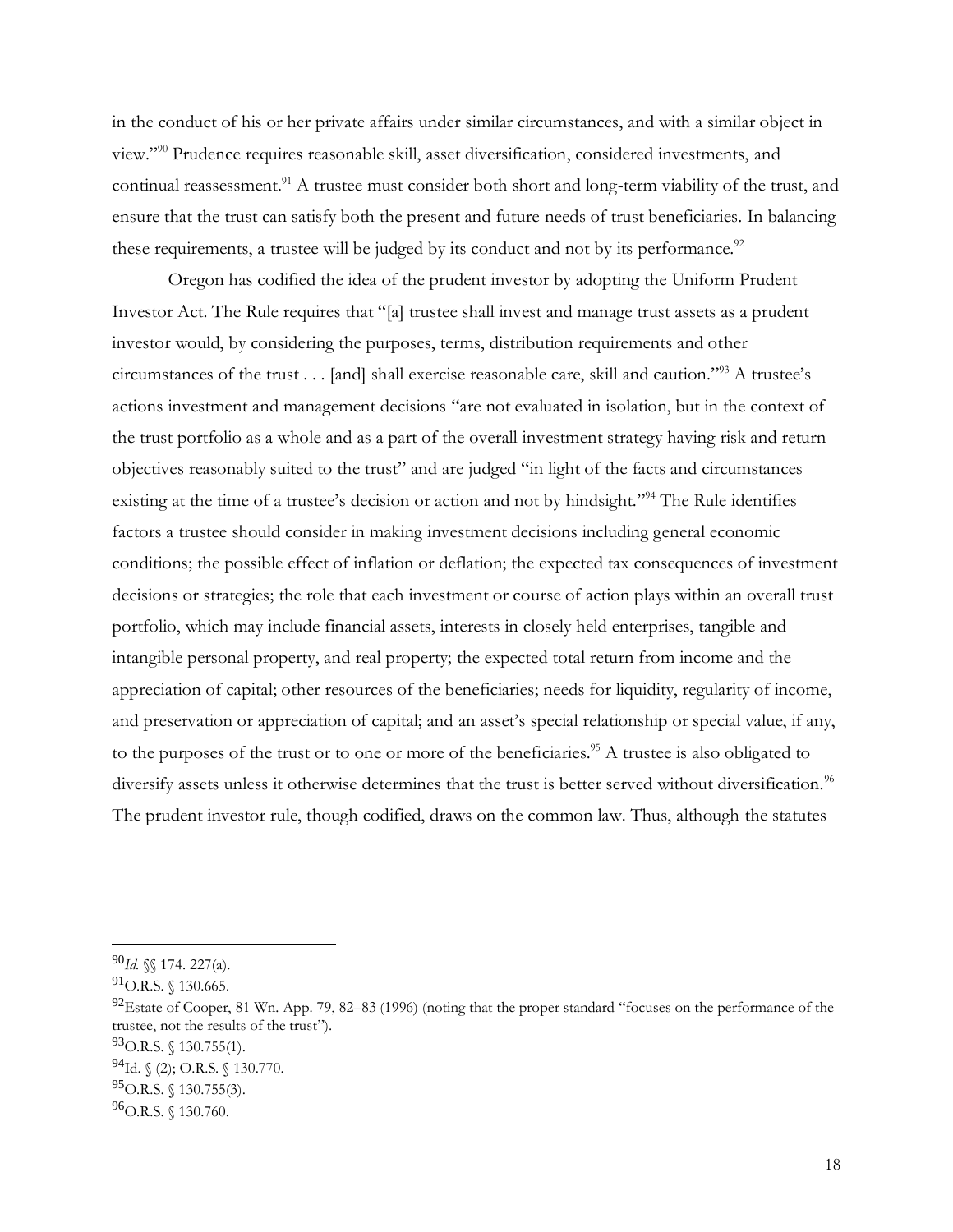specifically exempt state actors,  $97$  the statutory guidance provides a comparison for State Land Board compliance.

A breach of this duty to exercise reasonable care and skill in the management of trust property can take many forms. The following explores some general observations regarding imprudent management, breach through inaction, and breach through failure to consider the needs of beneficiaries.

### **1. Failure to manage prudently**

Imprudent management can take many forms—primarily in failing to consider the purposes, terms, distribution requirements, and other circumstances of the trust.<sup>98</sup> In assessing whether a trustee has acted as a prudent investor, the trustee is not evaluated with 20/20 hindsight or required to always invest optimally.<sup>99</sup> The trustee must act with gross negligence before being found in breach of his or her duties.<sup>100</sup> One aspect of the prudent investor rule is the requirement that a trustee be able to articulate the reasoning behind an investment strategy and why that strategy was prudent under existing circumstances. In other words, a trustee must be able to explain the actions that it takes.<sup>101</sup> Here, only recently, has the State Land Board attempted to understand the value of the Elliott State Forest through a limited auction. Without knowing what the Elliott State Forest is worth (timber and land sales), the State Land Board cannot assess whether banking the property is a wise investment because it cannot compare it to other investment options. Moreover, net proceeds from timber harvesting have been on a steady decline since 1986, resulting in a recommendation in the 1995 draft Department of State Lands Asset Management Plan to sell all trust holdings. This proposal was ultimately rejected, but it shows knowledge of decreasing value of trust assets. In this way, the State Land Board is likely in breach of its duty to invest prudently.

<sup>&</sup>lt;sup>97</sup> O.R.S. § 130.005(2)(e). ("This chapter does not apply to . . . [f]unds maintained by a public body . . . or other governmental entities.").

<sup>98</sup> O.R.S. § 130.655.

<sup>99</sup>In re Scheidmantel, 868 A.2d 464, 487 (Pa. Super. Ct. 2005); In re JP Morgan Chase Bank, N.A., 2013 NY Slip Op 51946, \* 13 (N.Y. Sur. Ct. November 26, 2013) ("The case law warns against using hindsight, but due to the Trustee's documented pattern of negligence and inaction, the Court in this case must only hold the Trustee to its own determined standard. In determining whether to impose a surcharge a court must look at the facts as they exist at the time of their occurrence, not aided or enlightened by those which subsequently take place.").

<sup>100</sup>In re Scheidmantel, 868 A.2d at 487; *see also* Hatcher v. U.S. Nat'l Bank of Oregon, 643 P.2d 359, 364 (Or. App. 1982).

<sup>101</sup>*Hatcher*, 643 P.2d at 364.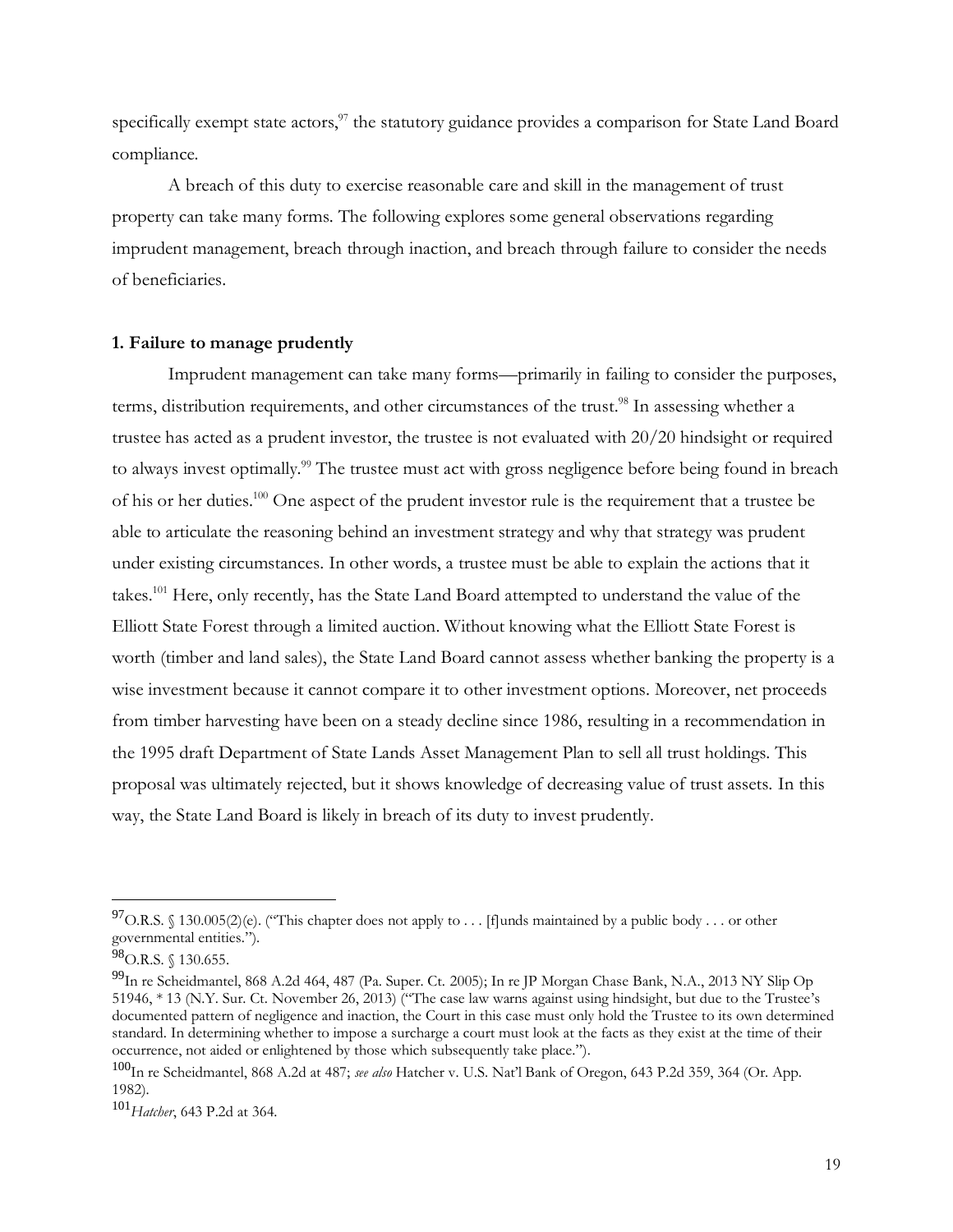Prudent management further requires that each investment be in the best interests of the trust beneficiaries. Significantly, the Restatement provides that the prudent investor standard should be "applied to investments not in isolation but in the context of the trust portfolio" and that caution and the preservation of the trust corpus should be addressed in every investment.<sup>102</sup> This has the practical effect of requiring a trustee to make conservative investment decisions, but also allows a trustee to create a balanced portfolio of diversified investments. Even so, simply because the trustee manages some trust property profitably, that does not insulate the trustee from liability for mismanaging other trust assets. Each investment must be "prudent" when viewed in the context of the strategy for the overall portfolio and the balancing of risks and returns. Furthermore, turning a profit does not guarantee that the trustee is not in breach of its duty to manage with reasonable skill and care. As applicable to the Elliott State Forest, by achieving a modest profit, the State Land Board has not necessarily achieved its obligations to the school beneficiaries. By recognizing that other assets in the trust were consistently earning strong returns, while the Elliott State Forest declined in value, the Board should have known in real-time (not hindsight) that doing nothing was imprudent.

In Oregon, the courts have held that a trustee did not act prudently when it failed to ascertain the fair market value of a trust's asset.<sup>103</sup> The court stated:

We conclude that the acceptance of the corporation's offer, without any effort to determine if there were other potential buyers, without appraising the real estate and without taking into account important factors such as the controlling interest to be sold and value of the goodwill, was imprudent. Defendant breached its trust by failing to obtain fair market value for the sale of the sole trust asset, to the loss of plaintiff, the only beneficiary who did not approve or consent to the sale.<sup>104</sup>

Thus, a prudent manager must know the value of trust assets and strive to obtain full value for the assets under its management. Oregon courts have also found a trustee in breach when the trustee failed to diversify the assets of a trust, and retained investments solely in its own investment funds.<sup>105</sup>

In other courts, trustees are often found in breach of this duty for failing to respond to a volatile stock market, where the sale of assets may be necessary to retain the value of the trust or to pay taxes on the trust. Conversely, a trustee's wholesale liquidation of the trust portfolio within a week of remainderman taking interest that resulted in a significant loss in the value of the trust

<sup>102</sup>RESTATEMENT (THIRD) OF TRUSTS § 227 (1992).

<sup>103</sup>Hatcher, 643 P.2d at 366–67.

<sup>104</sup>*Id.*

<sup>105</sup>Stephan v. Equitable Sav. & Loan Ass'n, 522 P.2d 478 (Or. 1974).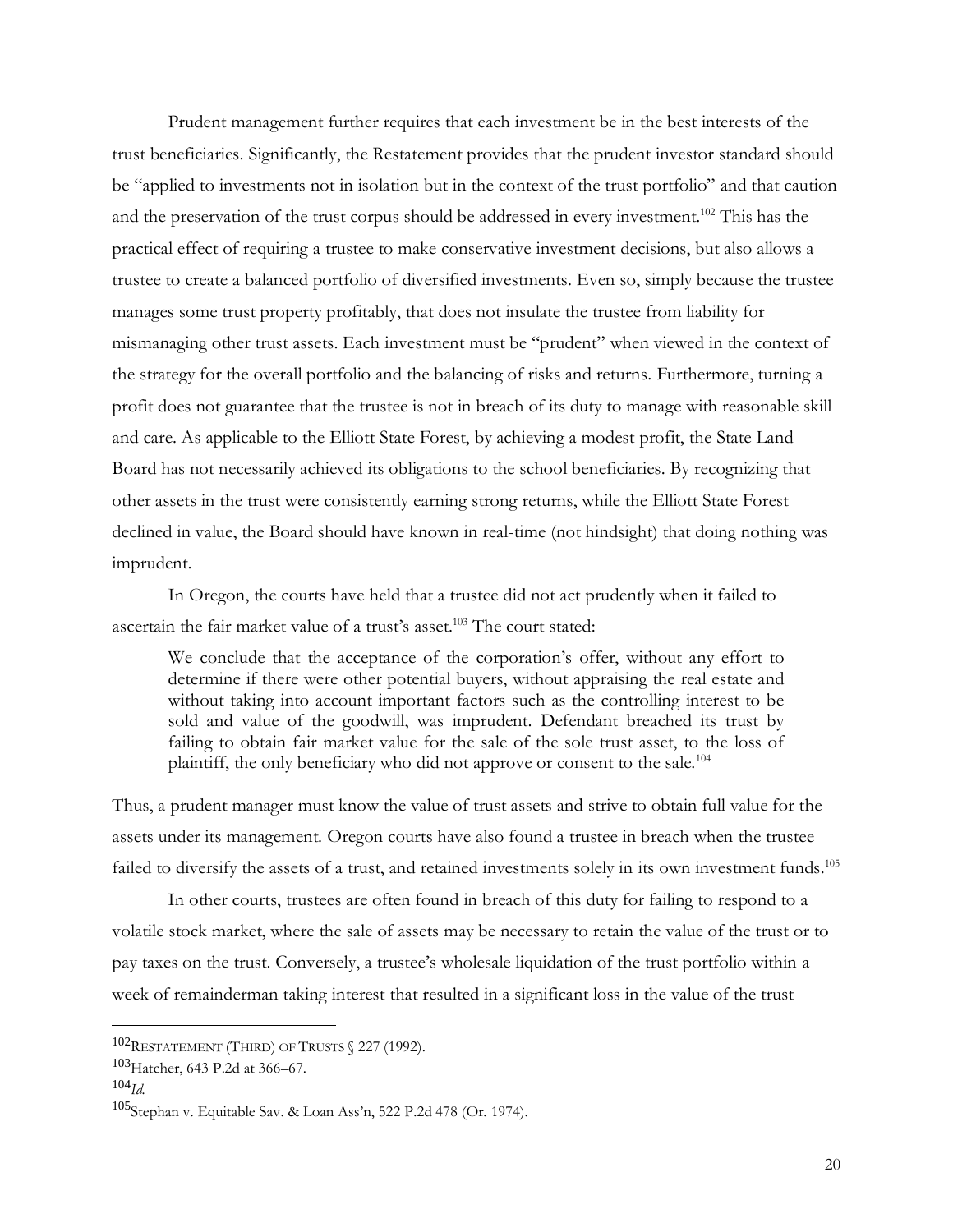principal was also a breach.<sup>106</sup> In Washington, a court found that a trustee had violated the prudent investor rule when the "trustee had improperly weighed trust assets in favor of himself, the income beneficiary."<sup>107</sup> Importantly, the court required that the trustee reimburse the trust corpus for the loss caused by that investment strategy.<sup>108</sup> Thus, a trustee must be proactive in managing the trust to accommodate fluctuations in investments, but also with care toward external considerations, and failure to meet these obligations may leave the trustee liable in the amount of the loss to the trust.

Here, the loss of three million dollars does not evince the results of a prudent and diligent trustee. The question of whether the State Land Board has violated the concept of the prudent investor is a fact intensive one. Courts are likely to give broad discretion to the trustee, but will also look for comparison in the management of other assets to determine whether or not the Board has breached its duties. One such benchmark may be that a sustainable harvest is calculated to be in the neighborhood of 40 MMbf per year,<sup>109</sup> but the Board has approved only a small percentage for harvest. This is clearly imprudent action.

It is worth noting here the idea that has frequently been mentioned that the State Land Board somehow divest the trust of the Elliott State Forest to avoid putting students in opposition to endangered species. A trustee is vested with the authority to change the holdings of a trust, and in this way the State Land Board can convert its real property holding to cash for investment. However, it is contrary to basic trust law to have a beneficiary fund its own trust to facilitate a change in funds assets. Some taxpayers are beneficiaries of the trust and, therefore, the State Land Board cannot decouple the Elliott State Forest from the trust with taxpayer funds. This would be a clear violation of its duties.

### **2. Failure to act**

A trustee can also be liable for failing to dispose of property when the opportunity presents itself, and by waiting too long, leaves the trust with devalued property.<sup>110</sup> To constitute a breach, inaction must rise to the level of negligence. It is commonly seen where a trustee holds stock

<sup>&</sup>lt;sup>106</sup>Matter of Wood, 177 A.D.2d 161, 167 (N.Y. Sup. Ct. 1992) ("When sales by a trustee result in losses, the issue is whether a prudent person, dealing with his own property, would have given the order to liquidate to preserve capital. In this case, the answer is obviously not.").

<sup>107</sup>Estate of Cooper, 81 Wn. App. 79, 82–83 (1996).

<sup>108</sup>*Id.* at 83.

<sup>&</sup>lt;sup>109</sup>Letter from Robert E. Ragon, Douglas Timber Operators to Department of State Lands (August 14, 2014). <sup>110</sup>LINCOLN INSTITUTE OF LAND POLICY, TRUST AND TRUST RESPONSIBILITIES,

https://www.lincolninst.edu/subcenters/managing-state-trust-lands/publications/trustlands-responsibility.pdf.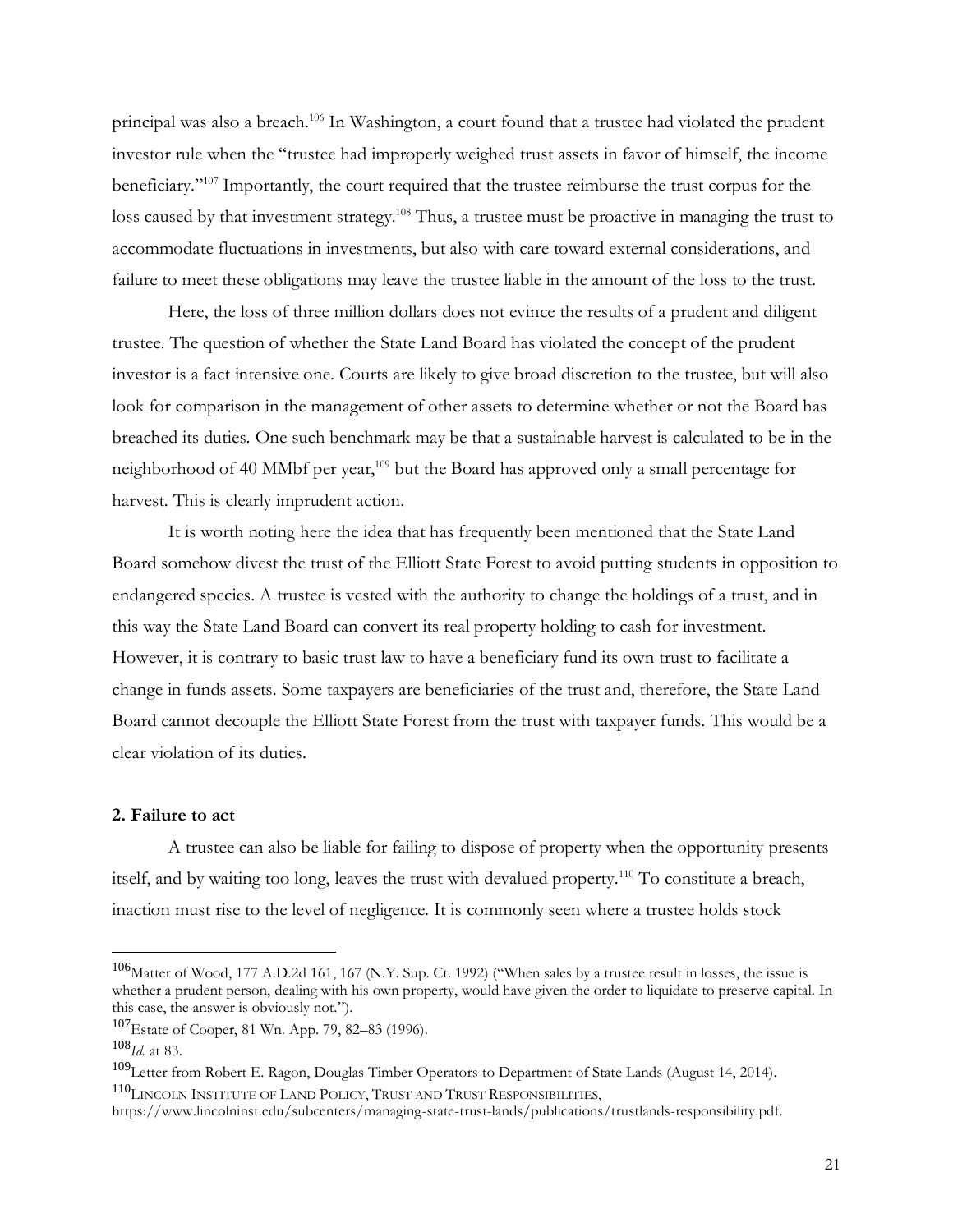inappropriately long or fails to diversify. Several cases exemplify the mismanagement of a trust occurring as a result of a trustee's inaction. The cases explored below, although not Oregon case law, are applicable because they are based on the Restatement and the analysis employed by these courts is comparable to the analysis likely to be utilized by Oregon courts.

In *Shear v. Gabovitch*, the beneficiaries alleged that the trustee was in breach for failing to act on two accounts.<sup>111</sup> First, the trustee failed to take action to stop a massive waste of hospital assets.<sup>112</sup> Thus, the trustee's inaction resulted in the trusts earning no income from their primary investment.<sup>113</sup> Second, the trustee sold the trusts' hospital shares for less than fair value.<sup>114</sup> While the court ultimately decided that the facts did not weigh in favor of finding breach, it made clear that this inaction under different circumstances with proper facts could be construed as a breach.<sup>115</sup>

Similarly, in *In re Estate of Rowe*<sup>116</sup> and in *In re Estate of Saxton*<sup>117</sup> the court found trustees liable for failure to act with respect to trust assets and failure to diversify. In each case, trusts were established on the death of the grantor placing IBM stock into trust for charity and family support. In both cases, the corpus of the trust remained in IBM stock, even as such stock was decreasing in value. In both instances, beneficiaries of the trust brought suit against the trustee for failure to act and to diversify the holdings of the trust, and the court found the trustee liable for inaction and for failure to diversify the trust holdings. In *In re Estate of Rowe*, applying the prudent person rule, the court held that the trustee had violated its duties to the trust and had violated its own policy manual in its administration of the trust.<sup>118</sup> In so holding, the court considered the "extreme volatility and over-all downward trend of IBM stock during this period and the fact that IBM itself was undergoing an 'extremely stressful time' [which] made it unsuitable for fulfilling the trust's investment goals" <sup>119</sup> In *In re Estate of Saxton*, the court found "not a scintilla of evidence indicates that [the trustee] fully apprized [the beneficiaries] of the effects that their execution of the [investment direction agreement] would have on their legal rights or how their direction to hold the entirety of the trust's corpus in IBM stock would fall far short of what would have been required of

- <sup>114</sup>*Id.*
- <sup>115</sup>*Id.* at 1188.

<sup>116</sup>274 A.D.2d 87 (N.Y. Sup. Ct. 2000).

<sup>111</sup>Shear v. Gabovitch, 685 N.E.2d 1168, 1172, 1195 (Mass. App. 1997).

<sup>112</sup>*Id.* at 1172.

<sup>113</sup>*Id.*

 $117274$  A.D.2d 110 (N.Y. Sup. Ct. 2000).

<sup>118</sup>274 A.D.2d at 92.

<sup>119</sup>*Id.*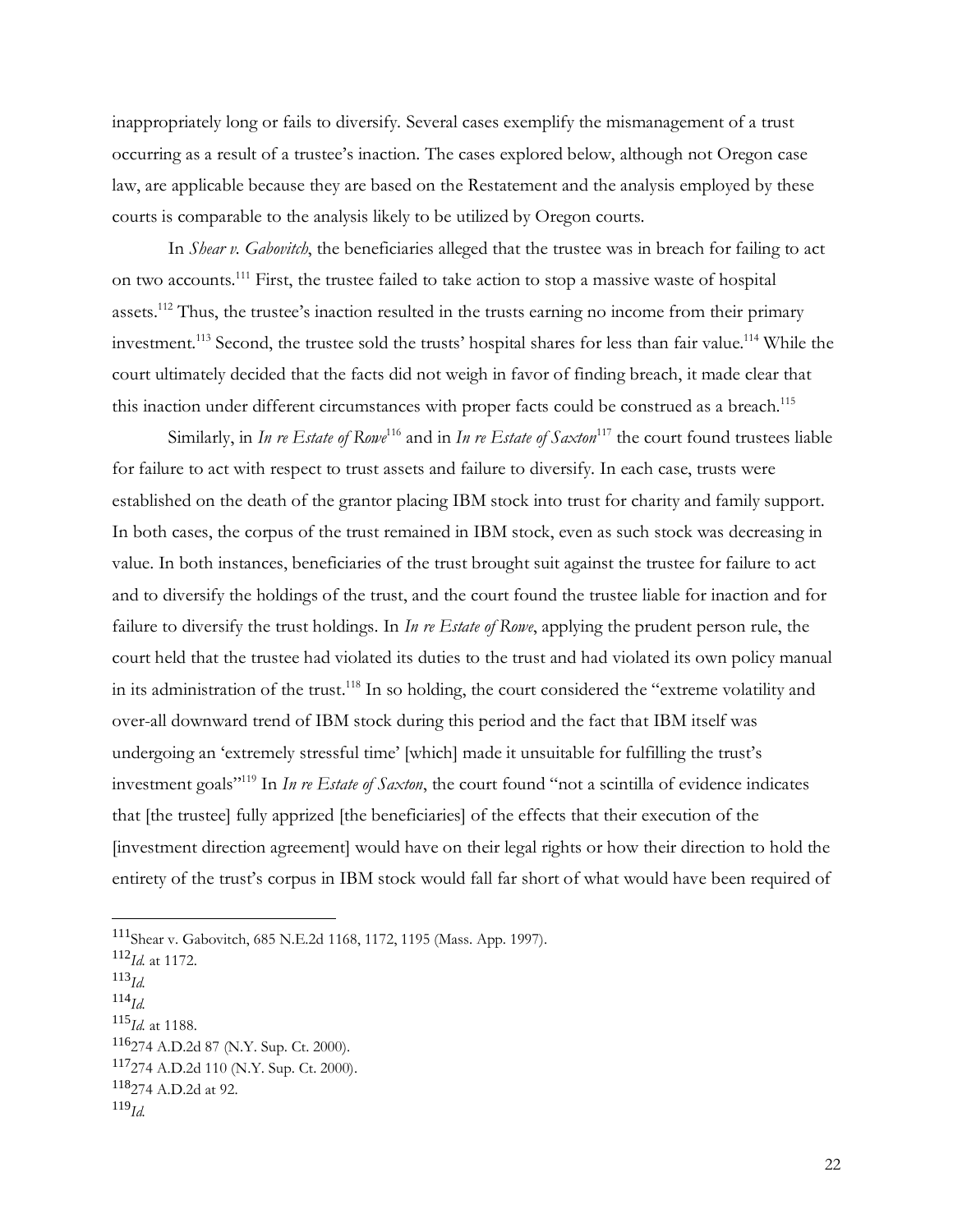a prudent corporate trustee."<sup>120</sup> The court awarded damages, recognizing that a "beneficiary is simply entitled to be put in the position he or she would have occupied had no breach occurred."<sup>121</sup>

However, courts will not find a breach where there is no evidence of gross negligence or bad faith. In *Nelson v. First National Bank and Trust Company of Williston*, trust beneficiaries argued "that First National acted in bad faith because it did not even consider selling the Medtronic stock immediately after Leonard Nelson's death."<sup>122</sup> The court disagreed with the assertion, holding that "[a] failure to act, like an act, may be in good faith or bad faith, just as it may be negligent or prudent[, but t]here is no evidence that First National proceeded dishonestly or with corrupt or selfish motives in respect to this particular inaction."<sup>123</sup> A court will also not find a breach where the beneficiaries consented to certain actions.<sup>124</sup>

In this case, the State of Oregon has simply retained the Elliott State Forest. It has not attempted to sell or otherwise derive income from it as a trust asset until just recently. This is comparable to the trustee in *Shear*, who was alleged to have failed to prevent waste of hospital assets. The Elliott State Forest is no different from a stock whose value may fluctuate, but failing to take any action with respect to the asset is a breach of a trustee's duty of prudent management. The State's inaction directly resulted in an unrecoverable loss of three million dollars, which may be construed as a breach of its duties.

### **3. Failure to consider beneficiary needs**

The trustee must also take care to understand the needs of the beneficiaries to ensure trust management comports with these needs. In *In re Estate of Lieberman*, the court found that the trustee's actions were not prudent because the trustee "knew that the beneficiaries did not need substantial sums of money to address their current needs, and, instead of investing that money in a property that would have yielded a higher return, it decided to invest the money in a property yielding a 1% return . . . [and that a] trier of fact could find that the investment of such a large amount in short-term funds was not reasonable or prudent and could constitute a breach of fiduciary duty."<sup>125</sup> In some cases, this duty requires the trustee to accommodate beneficiaries with

<sup>120</sup>274 A.D.2d at 119.

<sup>121</sup>*Id.* at 121.

<sup>122</sup>543 F.3d 432, 436 (2008).

<sup>123</sup>*Id.*

<sup>124</sup>*See, e.g.*, Hatfield v. First Nat. Bank of Danville, 46 N.E.2d 94, 99–100 (Ill. App. 1943).

 $125$ In re Estate of Lieberman, 909 N.E.2d 915, 923 (Ill. App. Ct. 2009).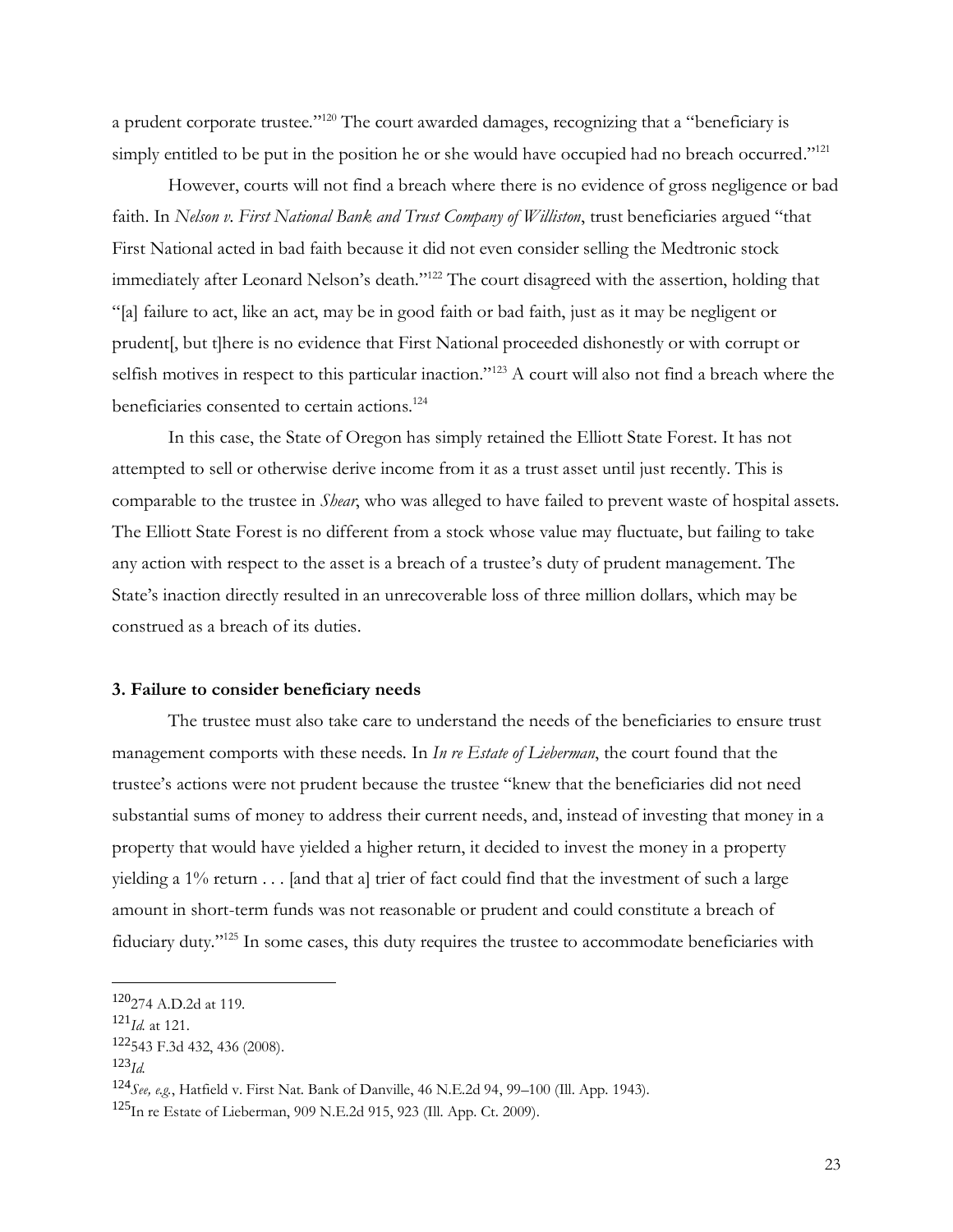conflicting interests. Such was the case in *SunTrust v. Merritt*, where the beneficiaries were at odds some benefitted from an aggressive management strategy that maximized payout and others benefitted from a sustainable, long-term plan to preserve the corpus of the trust.<sup>126</sup> The court emphasized the importance of looking to trust documents, especially when there are multiple beneficiaries, and held that the trustees had met their obligations because "the corpus of the trust was not encroached upon and actually increased in value . . . [and] the corpus was invested in a manner consistent with the intent of the trust's settlor, which was to provide income to the lifetime beneficiary."<sup>127</sup>

This enunciation of this aspect of the duty is worth noting here because the State Land Board must manage the trust for current income to schools and to preserve the corpus of the trust for future income. This issue appeared in *White v. Public Employees Retirement Board*, where the beneficiaries of the Public Employees Retirement System ("PERS"), a trust fund managed by the State, sued the State alleging that certain of its actions violated its fiduciary duties.<sup>128</sup> In *White*, the court held that PERB acted within its authority when it settled a pending lawsuit, but may have exceeded its authority when it transferred money from its contingency reserve, which was not required under the settlement.<sup>129</sup> In reaching that conclusion, the court stated that "common-law" trust principles recognize that a trustee must consider not only the amount of income or the nearterm benefits for trust beneficiaries, but also the need to protect and preserve the corpus of the trust itself."<sup>130</sup> It further recognized that "PERB owes duties of loyalty, prudence, and competence to PERS members—and the fact that PERS retirees receive the dollar amount of benefits to which they are contractually entitled does not necessarily mean that PERB has met those fiduciary obligations." <sup>131</sup> Rather, the court reiterated that PERB "has a duty to protect the corpus of the fund and to manage the fund for the benefit of all PERS beneficiaries."<sup>132</sup> Thus, the State Land Board is further limited in its actions because it must consider short-term and long-term beneficiaries in furtherance of its duties.

- <sup>129</sup>*Id.* at 623.
- $130$ *Id.* at 608.
- $^{131}$ *Id.* at 609.
- $132$ *Id.* at 610.

 $126612$  S.E.2d 818, 821 (2005) ("In trusts like the present one with successive beneficiaries, that is income to a beneficiary for life and the principal later to other beneficiaries, the interests of the two beneficiaries are to a certain extent antagonistic, and the trustee is under a duty so to administer the trust as to preserve a fair balance between them.").

<sup>127</sup>*Id.* at 822–23.

 $128$ *Id.* at 608.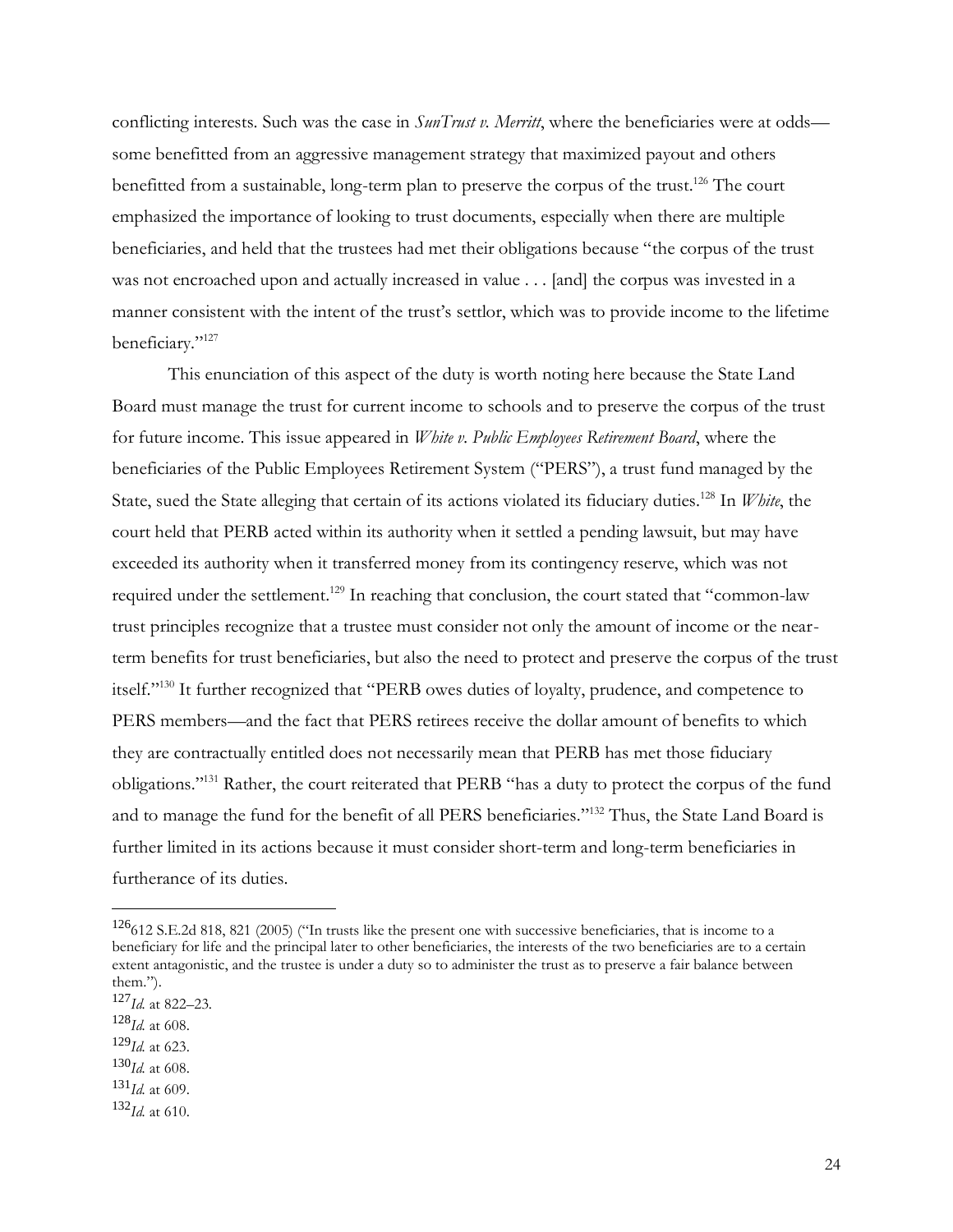# **B. Breach of the duty to preserve trust property and defend actions that may result in loss to the trust**

A trustee has certain obligations to preserve trust property, including when facing litigation or other claims. The trustee must protect the trust from loss as a result of actions implicating the trust and the trustee must defend actions against the trust.<sup>133</sup> The trustee is also responsible for insuring trust property against loss or control and to pay any taxes or liens imposed on trust assets to prevent foreclosure.<sup>134</sup> A trustee's obligation with respect to claims involving the trust is not a simple balancing of the out-of-pocket cost of litigation against the amount that might be recovered (discounted, presumably, by the possibility of not prevailing).<sup>135</sup> When making decisions involving claims and litigation, a trustee must consider the "risks and benefits"—as it must when making other decisions involving the trust—but the test itself is whether the decision is a reasonable course of action in terms of the trust's interests.<sup>136</sup> If no statutes or trust provisions apply, the standard is whether or not the trustee acted reasonably.

A trustee is obligated to defend the trust against claims, to avoid claims of liens and other losses, and to pay taxes. Most case law presumes the trustee's authority and appropriateness of retaining counsel to assist a trustee in trust administration and resolution of claims, and focuses on payment of attorney fees—whether they are properly attributed to the trust or the trustee. In an Oregon case, the trustee hired attorneys to facilitate a premature termination of the trust and to resolve a malpractice suit.<sup>137</sup> The court approved use of trust moneys to pay attorney fees under some circumstances and placed the burden on the trustee in others.<sup>138</sup> From the court's partial approval of attorney fees, it can be inferred that the trustee acted properly in defending the trust and seeking legal advice. This echoes throughout the case law. In an Illinois case, the court awarded attorney fees, finding litigation necessary to resolve conflict between the trustees and that expenses incident to the preservation of a trust are properly charged to the trust.<sup>139</sup> In Michigan, a trustee

<sup>133</sup>RESTATEMENT (SECOND) OF TRUSTS§178 (1980); O.R.S. § 130.700.

<sup>134</sup>O.R.S. § 130.725(11), (15); see Murray v. Wiley, 180 Or 257, 269–270 (1947).

<sup>135</sup>White v. PERB, 268 P.3d 600, 607 (2011).

<sup>136</sup>*Id.* at 611.

<sup>137</sup>Masters v. Bissett, 790 P.2d 16, 23–27 (Or. App. 1977).

<sup>138</sup>*Id.*

<sup>&</sup>lt;sup>139</sup>Northern Trust Co. v. Continental Illinois National Bank and Trust Co., 356 N.E.2d 1049, 1072 (Ill. App. 1976), Aff'd in part and rev'd in part on other grounds sub nom. Stuart v. Continental Illinois National Bank & Trust Company 369 N.E.2d 1262 (Ill. 1977).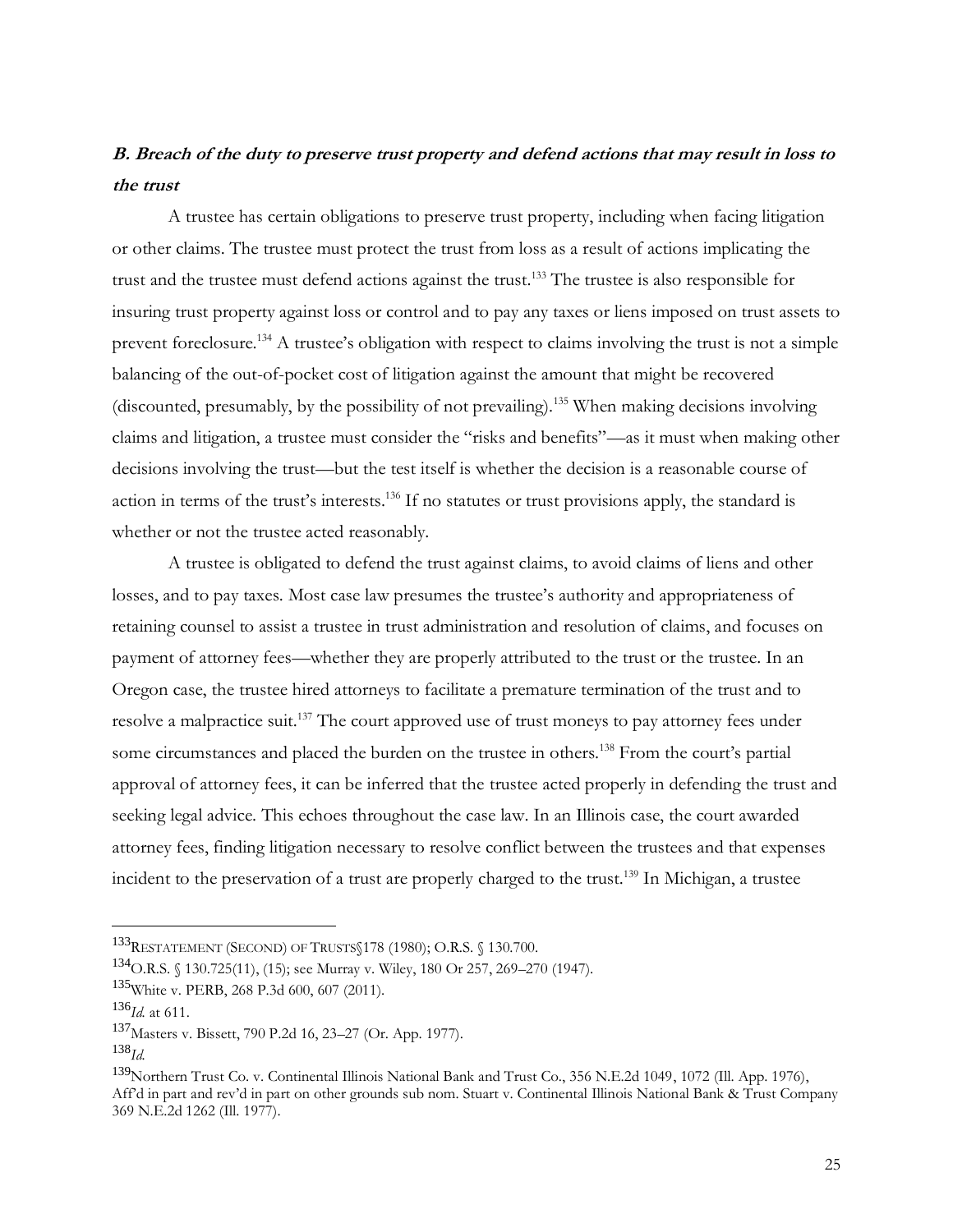incurred legal fees to prevent its removal as trustee (which would have inhibited the trustee from administering the trust), and the court found these fees properly attributable to the trust.<sup>140</sup> Similarly, California courts note that "[i]f litigation is necessary for the preservation of the trust, the trustee is entitled to reimbursement for his or her expenditures from the trust; however, if the litigation is specifically for the benefit of the trustee, the trustee must bear his or her own costs incurred, and is not entitled to reimbursement from the trust."<sup>141</sup>

In one California case, a trustee was found specifically to have the authority to obtain counsel and that such action was "necessary to the continued performance" of her duties as trustee.<sup>142</sup> In another unpublished California case, the court found that the trustee breached her fiduciary duties by failing to take reasonable steps to defend actions resulting in loss to the trust.<sup>143</sup> Although the trustee attempted to settle a lawsuit involving trust property and a contractor, she negotiated a settlement of the lawsuit in her name only, leaving the trust exposed to liability.<sup>144</sup>

Also included in this duty, a trustee must not waste property. As defined by the Restatement, "[w]asting property consists of such interests as terminate or necessarily depreciate in the course of time either because of the nature of the interest or because of the character of the subject matter of the interest."<sup>145</sup> A court has suggested that a trustee's abuse of trust assets constitutes a wasting of trust assets.<sup>146</sup> In that case, the trust was established to care for a special needs child, and the father "regularly remunerated himself out of Trust fund assets for what he perceived to be his due in caring for his son . . . [and his wife used] fund assets to pay the rent on the duplex apartment that she and her other two children occupy and to pay for half of the family's grocery expenses."<sup>147</sup>

The beneficiaries of the common school trust likely have a cause of action against the State Land Board for the breach of its duties in failing to remove certain governmental hindrances, namely by negotiating an HCP to alleviate the impact of the ESA on the Elliott State Forest. As trustee, they are obligated to remove legal impediments from causing a decrease in price of a trust. As discussed above, the development of an HCP would insulate the State Land Board and permit

<sup>140</sup>Matter of McCarty's Trust, 323 N.W.2d 567, 573 (Mich. App. 1982).

<sup>141</sup>Terry v. Conlan, 33 Cal.Rptr.3d 603, 615 (Cal. App. 2005).

<sup>142</sup>Rutter Hobbs & Davidoff Incorporated v. Bessemer Trust Company of California, N.A., B209835 (Cal. App. 11/24/2009) (Cal. App., 2009).

<sup>143</sup>Crookshanks v. Crookshanks, Case No. B231580, at 8 (Cal. App., Mar. 26, 2012). <sup>144</sup>*Id.*

<sup>145</sup>RESTATEMENT (SECOND) OF TRUSTS § 239 cmt a (1959); see Dennis v. Rhode Island Hosp. Trust Nat. Bank, 571 F.Supp. 623, 632 (D.C.R.I. 1983).

<sup>146</sup>In re Matthew W.T. Goodness Trust, C.A. No. PM/08-7349, \*11–12 (R.I. Super 5/14/2009) (R.I. Super, 2009). <sup>147</sup>*Id.*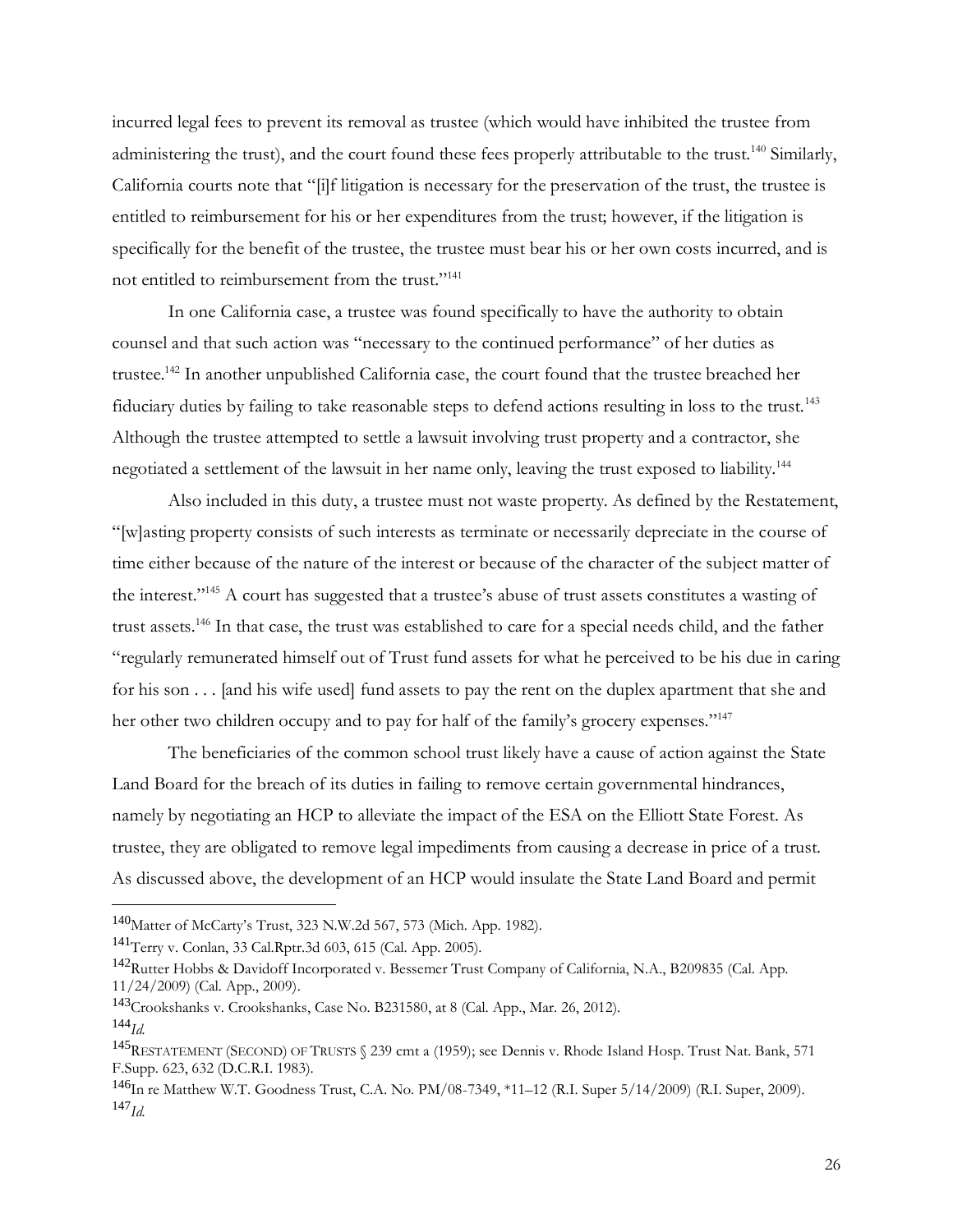incidental take. The State ceased negotiations regarding the HCP prematurely. The HCP discussions disintegrated after NMFS required six additional conditions, the two major sticking points of which included inadequate stream temperature limitations and inadequate protection for in stream wood delivery.<sup>148</sup>

Not only would such a plan protect the trust asset, such an action is likely expressly authorized. For example, Washington, which has successfully instituted an HCP on its trust lands, has found the HCP and other management plans appropriate if they do not abdicate the fiduciary duties of the trustee:

The Department of Natural Resources has the authority to enter into a long-term agreement regarding management of the federal grant lands and forest board transfer lands as a means of complying with the Endangered Species Act, so long as such an agreement does not violate the Department's common law fiduciary duties and is consistent with state statutes directing the manner in which these lands are to be administered. The plan need not benefit the trusts equally. However, to include a trust in the plan, the Department, acting consistently with its fiduciary duties and in the exercise of reasonable judgment, must determine that on balance, the plan is in the economic interests of the trust.<sup>149</sup>

Therefore, negotiating an HCP is within the State Land Board's authority and, since it is in the best interest of the trust to preserve trust assets, the State Land Board was obligated to pursue such negotiations.

# **C. Breach of the Duty of Loyalty**

It is possible that the appointment of the State Land Board by the Oregon legislature as trustee violated trust principles from the beginning. A trustee has a duty to administer a trust "solely in the interest of the beneficiaries," and to act honestly and with undivided loyalty to the interests of the trust and its beneficiaries. <sup>150</sup> The trustee's fiduciary duties prohibit self-dealing—the trustee

<sup>&</sup>lt;sup>148</sup>Letter from Kim W. Kratz, National Marine Fisheries Service to Jim Young, Coos District Forester (July 21, 2009) *available at*: http://pacificrivers.org/files/elliott/NMFS%20elliott%20letter.pdf.

<sup>149</sup>Att'y Gen. Op. No. 11 (1996) *available at*:

http://www.atg.wa.gov/AGOOpinions/opinion.aspx?section=archive&id=9168#.UynMHa1dUYI

<sup>150</sup>RESTATEMENT (SECOND) OF TRUSTS § 170 (1987); *see also* O.R.S. § 130.655; Grandy et al. v. Robinson, 180 Or. 315, 324 (1946) ("The utmost good faith is required of a trustee in the administration of his trust, and he is held to undivided loyalty to the interests of the beneficiary.").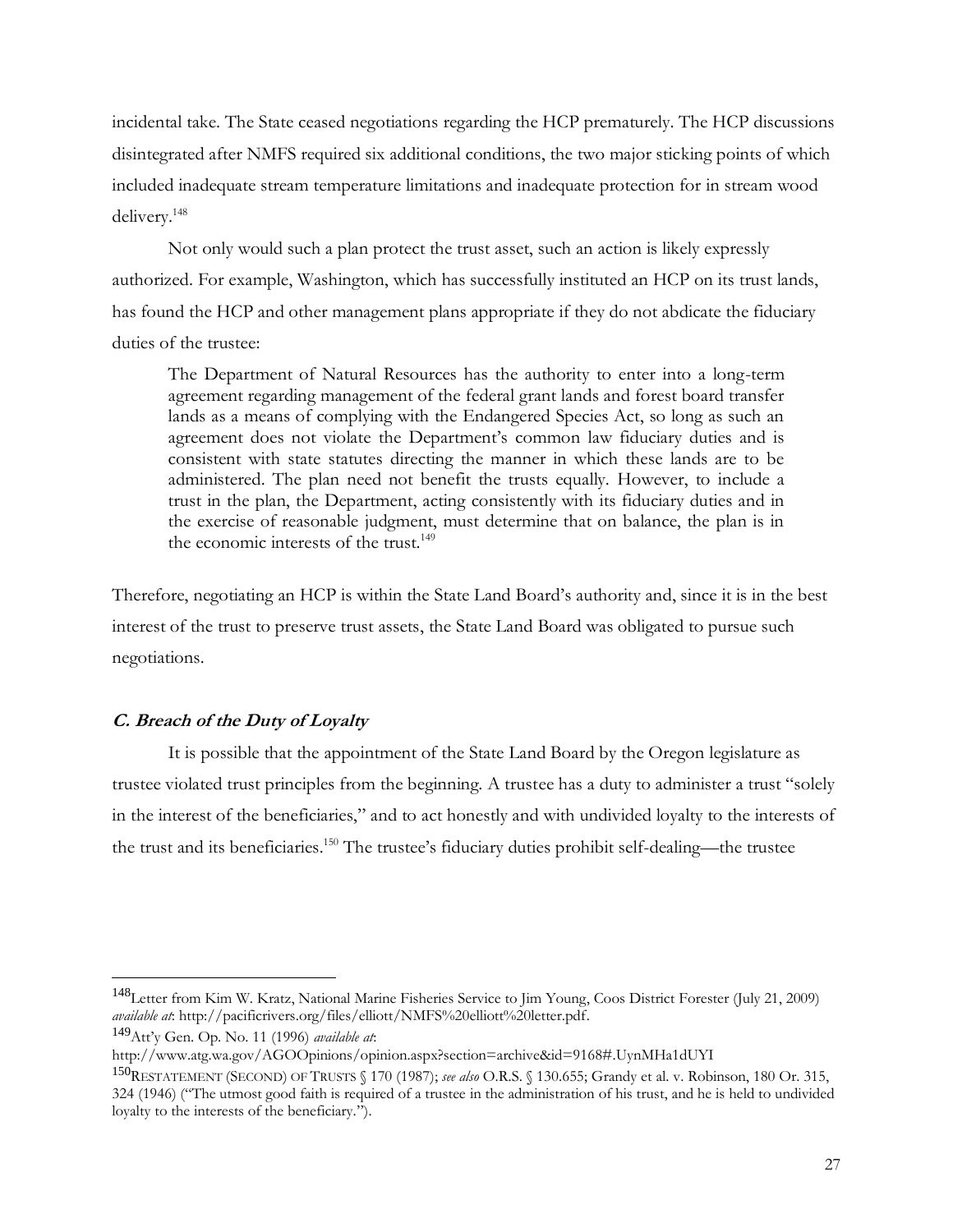cannot use trust property for the trustee's own purposes.<sup>151</sup> Additionally, a trustee cannot place the interests of third parties ahead of the interests of the trust.<sup>152</sup>

Common breaches of this duty occur when a trustee attempts to secure a material advantage for the trustee or to a third party in a transaction on behalf of the trust. A court has found a breach when a trustee leased land to himself,<sup>153</sup> and a trustee cannot purchase from his own sale.<sup>154</sup> Similarly, a trustee has been found in breach by failing to test the market and "without attempting to negotiate a rental more favorable to all the beneficiaries or even to consider that option." <sup>155</sup> A trustee was found in breach where the trustee assumed dual roles as trustee and developer of real property held by the trust.<sup>156</sup> A court found self-dealing where a trustee encouraged trading in speculative and risky investments that generated income at the expense of the trust.<sup>157</sup>

The duty requires the avoidance not only of self-dealing, but also of a conflict of interest. To give an example, under New York law, "the rule of undivided loyalty mandates that a trustee must neither deal with trust property for the benefit of himself nor place himself in a position inconsistent with the interests of the trust."<sup>158</sup> It is further described as "a sensitive and 'inflexible' rule of fidelity, barring not only blatant self-dealing, but also requiring avoidance of situations in which a fiduciary's personal interest possibly conflicts with the interest of those owed a fiduciary duty."<sup>159</sup> In one case, *In re Hanes*, the trustee invested trust assets in certain companies in which he had an interest, and following bankruptcy, the other beneficiaries brought suit. <sup>160</sup> The trustee was a chairman of the board and held an interest in certain companies, in which the Family Investment Limited Partnership also invested. As the court noted, the trustee "invested not only his personal capital in [the companies], but also his personal pride, making it difficult to remain loyal to the trust." The court thereby concluded that the trustee engaged in self-dealing and had a potential conflict of

<sup>151</sup>RESTATEMENT (SECOND) OF TRUSTS § 170, cmt. 1 (1987); *see also* O.R.S. § 130.655.

<sup>152</sup>RESTATEMENT (SECOND) OF TRUSTS§ 170.

<sup>&</sup>lt;sup>153</sup>Wilkins v. Lasater, 46 Wn. App. 766, 733 P.2d 221 (Wn. App. 1987) (finding a breach where a trustee leased farm land to himself, in an individual capacity, which was deemed to violate the principle that the trustee cannot deal with the trust property for his own profit or claim any direct or indirect advantage by reason of his relationship to it). *See also* In re Eisenberg, 43 Wn. App. 761, 719 P.2d 187 (Wn. App. 1986).

<sup>154</sup>Marquam v. Ross, 47 Or. 374, 404 (1906).

<sup>155</sup>Jarrett v. U.S. National Bank of Oregon, 725 P.2d 384, 387–88 (Or. App. 1986) ("We do not think that the trustee fulfilled its duty in this case but, instead, took the easiest course by permitting the lessee to renew the lease, which locked up the property at the below market rental possibly for another 20 years.").

<sup>156</sup>Edwards v. Edwards, 842 P.2d 299, 305–06 (Idaho App. 1992).

<sup>157</sup>Pierce v. Lyman, 3 Cal. Rptr. 2d 236, 240–43 (Cal. App. 1991).

<sup>158</sup>In re Hanes, 214 B.R. 786, 814 (Bankr. Va. 1997).

<sup>159</sup>Birnbaum v. Birnbaum, 541 N.Y.S.2d 746, 748 (1989).

 $160$ <sub>214</sub> B.R. 786.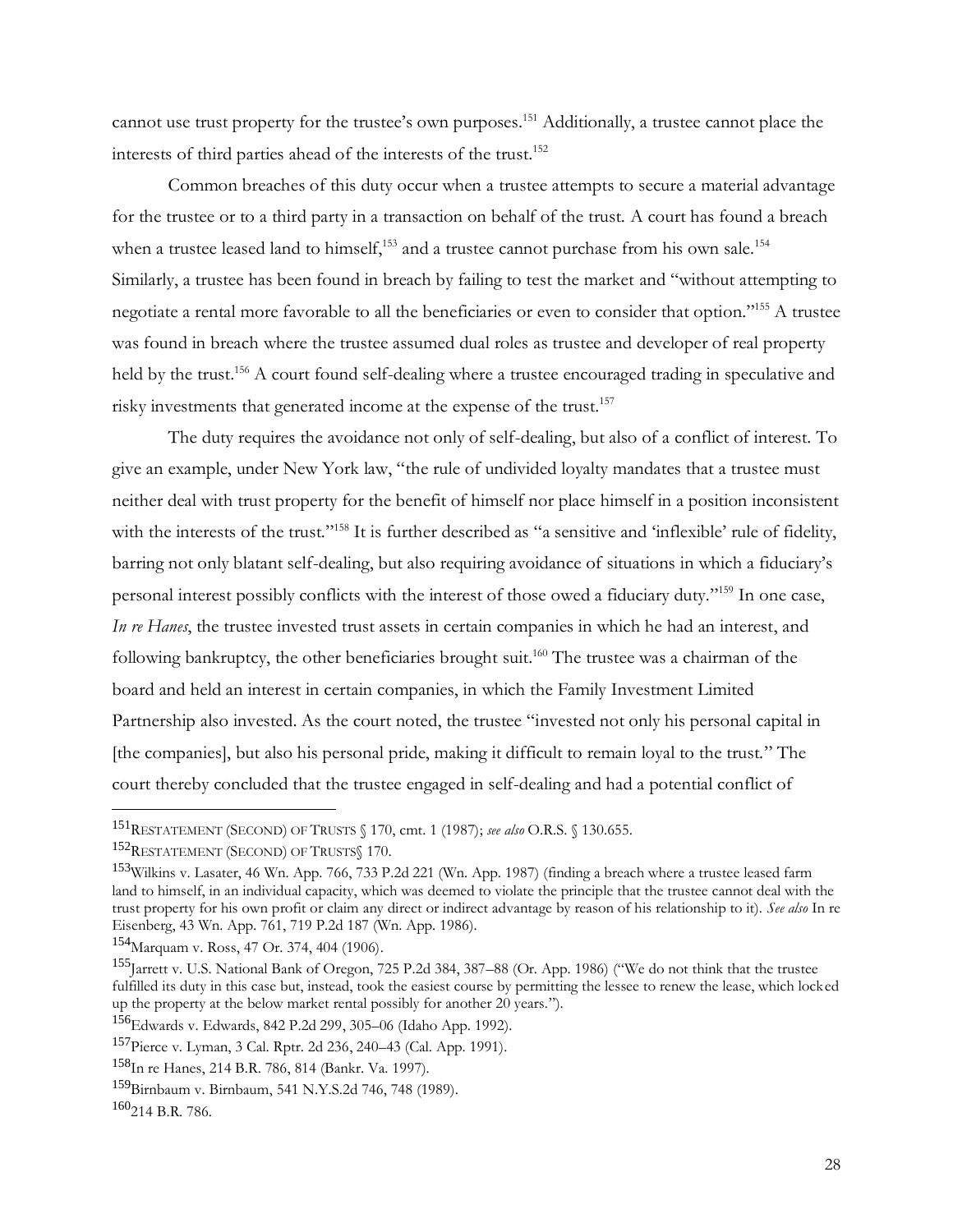interest. However, the court later found that the trustee was relieved of the duty of loyalty by the express terms of the trust. Also relieving him from liability for the conflict was the fact that he did not act to benefit himself, but rather because he genuinely believed it was in the best interest of the trust.

In the context of Washington trust lands, in *Skamania*, the State of Washington was found in violation of its duty of loyalty because of its passage of the Forest Products Industry Recovery Act of 1982.<sup>161</sup> Washington passed the Act in response to falling timber prices and allowed certain entities out of their timber contracts, resulting in a substantial loss to the trust.<sup>162</sup> The court enunciated the duty as follows:

A trustee must act with undivided loyalty to the trust beneficiaries, to the exclusion of all other interests. In the context of this case this means that when the state transfers trust assets such as contract rights it must seek full value for the assets. It may not sacrifice this goal to pursue other objectives, no matter how laudable those objectives may be.<sup>163</sup>

The court held that the State violated its duty of undivided loyalty to the trust beneficiaries and its duty to act prudently by enacting a law aimed at benefitting the timber industry and the state economy in general at the expense of the trust beneficiaries.<sup>164</sup> Thus, a state actor can be found in breach of the duty of loyalty for considering other interests.

The State Land Board, provided for by Oregon's constitution, comprises the Governor, the State Treasurer, and the Secretary of State—the three most political positions in the State of Oregon. By virtue of these political roles, the Board members cannot offer undivided loyalty to the beneficiaries because they are beholden to so many competing interests. In this fashion, the composition of the State Land Board and its role in overseeing the trust is improper and a breach of the duty of undivided loyalty. In fact, to avoid such a scenario, other states have gone so far as to create an independent agency to oversee management of state trust lands.<sup>165</sup>

<sup>161</sup>County of Skamania v. Washington, 685 P.2d 576, 583 (Wash. 1984).

<sup>162</sup>*Id.* at 578–79.

<sup>163</sup>*Id.* at 580–81.

<sup>164</sup>*Id.* at 581–83 ("In short, the Act released over \$90 million in contract rights (including \$8 million secured by performance bonds), and the state received very little in return. The Act prevented the [Department of Natural Resources]from attempting to enforce the contracts, or to renegotiate the contracts on an individual basis. Renegotiation would have allowed the [Department of Natural Resources]to provide relief to the companies that needed it most, without resorting to the wholesale sacrifice of the trusts' contract rights. We think the Act falls far short of the state's constitutionally imposed duty to seek 'full value' for trust assets.").

<sup>165</sup>Jon Souder and Sally Fairfax, The State Trust Lands, http://www.ti.org/statetrusts.html#RTFToC9 (last visited August 18, 2014).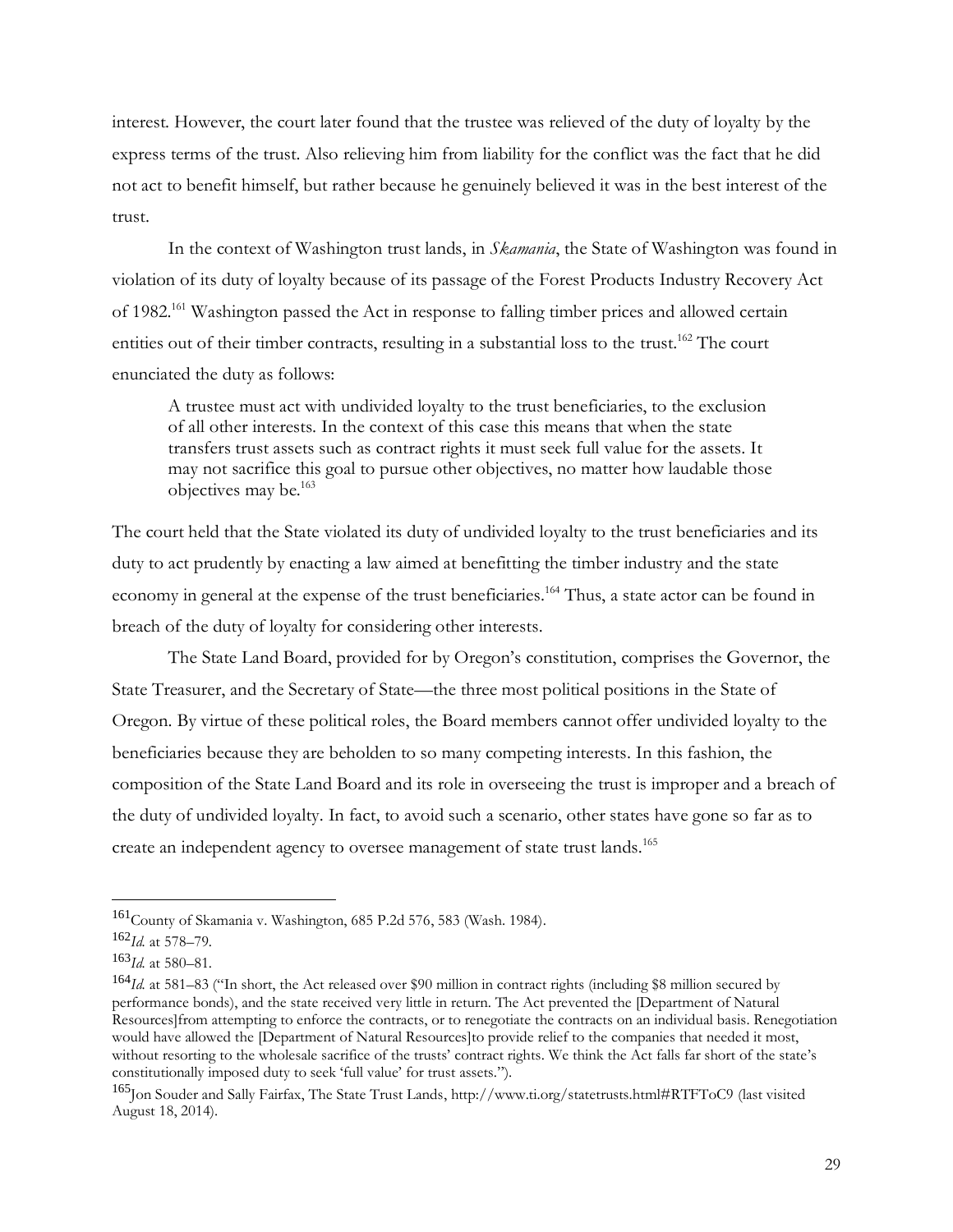## **D. Breach of additional duties**

The previous sections have highlighted the primary breaches likely committed by the State Land Board's management of the Elliott State Forest. The following briefly highlights additional possible breaches. First, Oregon statutes prohibit private trustees from incurring unreasonable costs.<sup>166</sup> While the statute does not apply to state entities, the statute represents a codification of the common law, which would apply. Generally, a trustee must prove that expenses were reasonable and were made for trust purposes.<sup>167</sup> The management of the Elliott State Forest incurred net costs of three million dollars in 2013. This would likely be deemed unreasonable, and the State Land Board bears the burden of showing its reasonableness.

Second, it is worth noting that under other state regimes, substantial case law focuses on breaches as a result of diversion of trust income to pay certain management costs. Although the Oregon Constitution permits the use of income to pay for the management of the trust,<sup>168</sup> these cases bear mentioning as examples of how rigorously protective courts are of trusts—particularly public trusts funding schools. In *Rumery v. Baier*, the Arizona Supreme Court held that the Arizona legislature could not divert funds to manage trust lands from the proceeds of trust lands.<sup>169</sup> The court was not persuaded that expenditure benefitted the beneficiaries, that framers intent included management costs, or that university's permanent fund had been used for timber sale expenses.<sup>170</sup> Idaho law similarly disallows diversion of trust funds to pay for trust management costs.<sup>171</sup>

### **XI. Possible Outcomes and Remedies**

 $166$ ORS 130.670

 $^{167}$ Gorger v. Gorger, 555 P.2d 1, 15 (Or. 1976) ("A trustee is entitled to reimbursement from the trust for reasonable and necessary expenses . . . [but] 'before he is entitled to be credited for such expenditures, he has the duty as trustee to identify them specifically and prove that they were made for trust purposes.'").

<sup>168</sup>Article VIII (2) ("The State Land Board may expend moneys in the Common School Fund to carry out its powers and duties . . . .").

<sup>169</sup>294 P.3d 113, 118 (2013).

<sup>170</sup>*Id.* at 117.

<sup>171</sup>Moon v. Investment Board, 560 P.2d 871, 872 (1977) ("The sole issue presented by plaintiff's petition is whether or not the legislature may constitutionally appropriate and authorize a portion of the earnings from the investment of the public school funds to be transferred to and used by the Investment Board Expense Fund to defray the expenses incurred by the Investment Board in the investment of the public school fund. It is our opinion that the legislation authorizing this practice, and the practice itself, is in violation of [the Idaho Constitution].").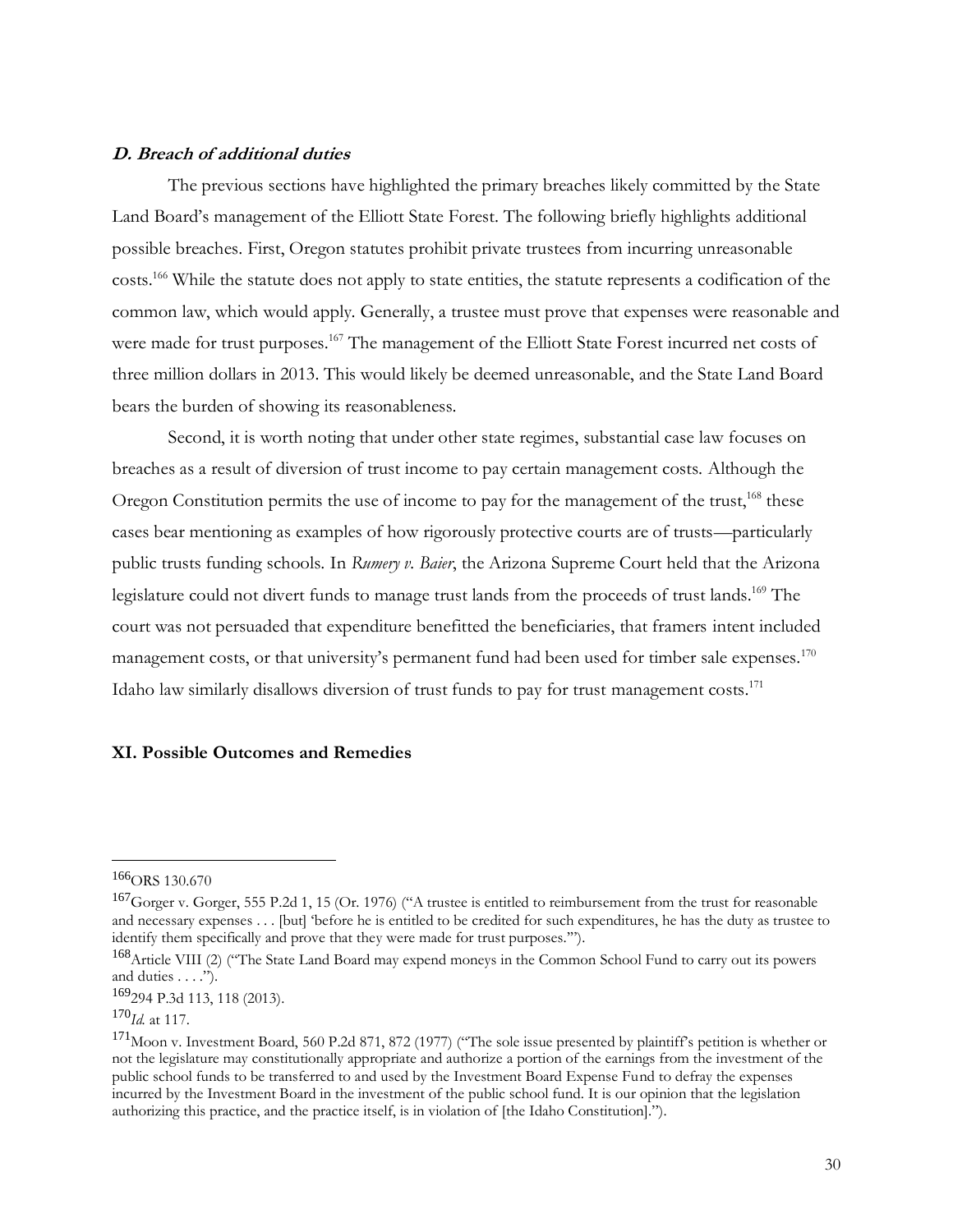When a trustee breaches its fiduciary duties, a beneficiary may seek recourse to protect its interests in the trust.<sup>172</sup> Courts, however, will carefully scrutinize the standing of beneficiaries. In *Associated Students of the University of Oregon v. Oregon Investment Council*, <sup>173</sup> students sought a declaration that the Oregon Higher Education endowment funds could not be invested in the common stock of corporations doing business in South Africa, Zimbabwe and Namibia. <sup>174</sup> The court held that the students failed to allege a legally recognized injury in that there was "no diversion of funds and no financial injury to themselves or to Oregon's colleges and universities . . . [and] that they or any potential recipient of endowment funds has ever refused, or will refuse, to accept a scholarship or loan from [the fund]."<sup>175</sup> Thus, the beneficiaries of the Common School Fund will need to be carefully selected to ensure that they will survive a standing challenge.

Importantly, the Oregon Supreme Court has established that Oregon counties can sue the state. In 1986, twelve Oregon counties sued the state over plans to exchange certain forestry lands the counties had conveyed to the state for other land that would be used as a state park.<sup>176</sup> The proposed state park would not generate any revenue for the county in which it was located. The counties made two claims in court. First, they claimed that their conveyance of tax-foreclosed lands to the state created a contract or trust relationship between the parties and the state could not unilaterally transfer such lands to a third party in exchange for non-revenue producing lands without breaching the contract or trust. Second, they claimed that, in the future, the state could not unilaterally change the formula for dividing the revenue from the lands they had conveyed.<sup>177</sup> With respect to the first claim, the Oregon Supreme Court held that the particular land transfer at issue in the case violated the county's legal rights under state law; however, it deemed it unnecessary to describe the arrangement between the county and the state in contract or trust terms.<sup>178</sup> It did not decide the issue of whether the legislature could unilaterally change the distribution formula, noting that challenges to future legislative amendments are not justiciable.<sup>179</sup>

In *Tillamook*, the state had asserted that the counties were mere instrumentalities of the state and could not sue the state because the counties and the state were one and the same entity. The

<sup>172</sup>See Cloud v. U.S. National Bank, 280 Or 83, 92–93, 570 P2d 350 (1977).

<sup>173</sup>728 P.2d 30 (1986).

<sup>174</sup>*Id.* at 31.

<sup>175</sup>*Id.* at 33.

<sup>176</sup>Tillamook County v. Oregon 302 Or. 406 (1986).

<sup>177</sup>*Id.* at 411.

<sup>178</sup>*Id.* at 416.

<sup>179</sup>*Id.* at 412.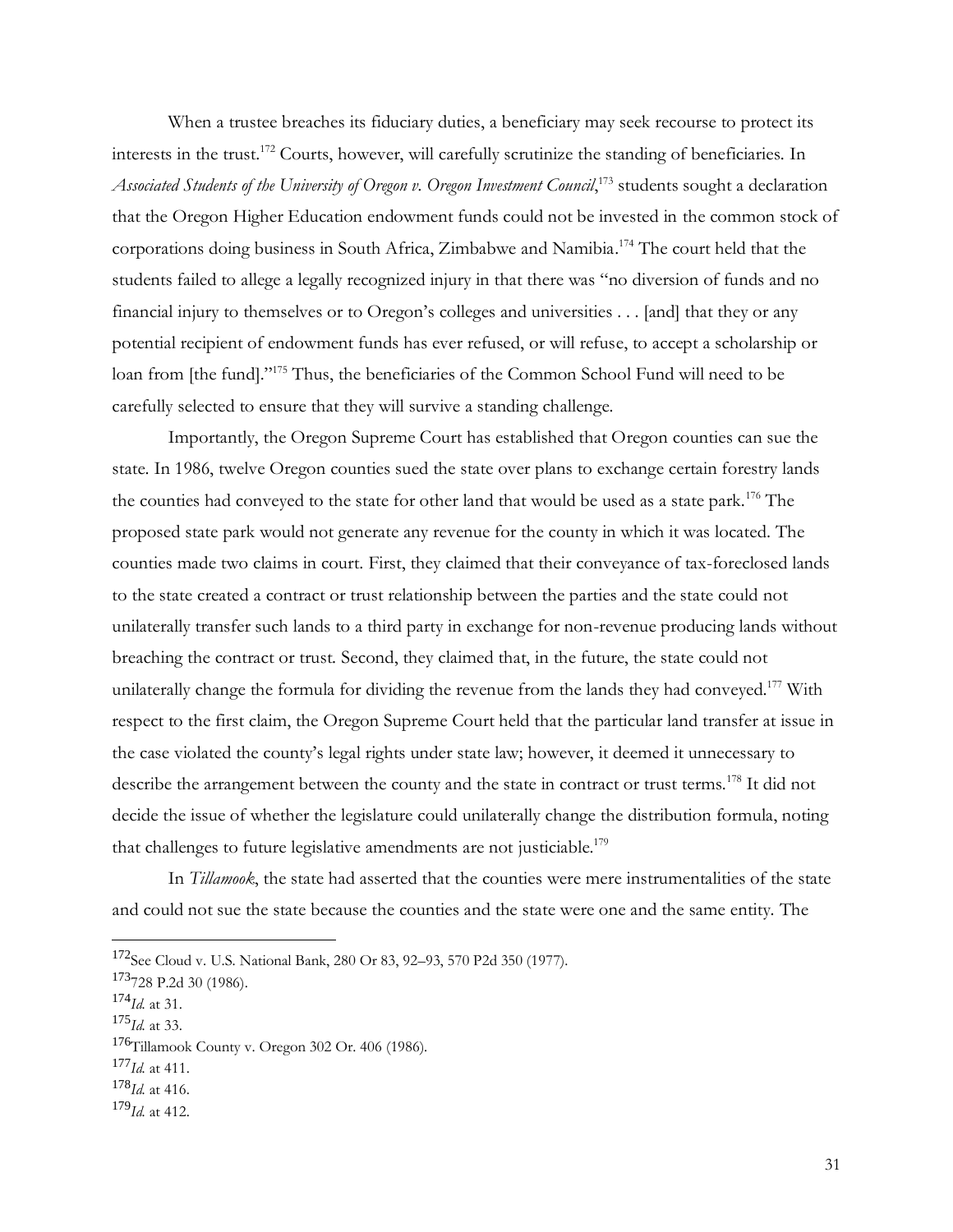court, however, rejected this position. It noted that counties are distinct entities that can sue and be sued, that can purchase and hold land within their limits, that can make all necessary contracts, and that can do all other necessary acts in relation to the property and concerns of the country. Thus, they possess interests that can be asserted against the state.<sup>180</sup> Similarly, inasmuch as the Common School Funds are divided among the counties, those counties might be able to sue the state if they could prove the state was taking actions that depleted their share. It is important to note, however, that the court decided *Tillamook* under the law of contracts, not trusts.

Assuming a beneficiary with standing pursues its claims against the trustee, the remedy for a trustee's breach of duties can be computed numerous ways. The general principle is that "the beneficiary is simply entitled to be put in the position he or she would have occupied had no breach occurred."<sup>181</sup> If a trustee commits a breach of trust by neglecting, within a reasonable time, to invest money comprising a portion of the trust estate, he is chargeable with the amount of income that would normally accrue from proper trust investments, the lost capital.<sup>182</sup> When a trustee fails to ascertain and subsequently obtain the fair market value for a trust asset, the beneficiary receives the difference between the fair value of plaintiff's share of the trust corpus and her share of the amount obtained by the trustee.<sup>183</sup> Thus, the beneficiaries could be entitled to a reimbursement to the fund of its lost income or lost profits. Unfortunately, the reality is that this reimbursement comes from the taxpayers and not the individuals comprising the State Land Board serving as trustee.

# **XII. Conclusion**

The State Land Board is in an unfortunate and unenviable position, but the reality remains that the Board has certain obligations to the beneficiaries of the trust. To date, the Board's actions as trustee potentially render it in violation of its fiduciary duties. Even if minimal timber sales allow the Board to turn a modest profit, the value of the Elliott State Forest as a trust asset remains wildly under-realized and the Board will continue in breach of its obligations to the school beneficiaries.

<sup>180</sup>*Id.* at 415-16.

<sup>181</sup>In re Estate of Saxton, 274 A.D.2d 110, 121(N.Y. Sup. Ct. 2000).

<sup>182</sup>RESTATEMENT (SECOND) OF TRUSTS § 181; Jarrett v. U.S. Nat. Bank of Oregon, 725 P.2d 384, 81 Or.App. 242 (Or. App., 1986) ("The trustee breached its fiduciary duty by failing to demand payment on the note after September, 1977, and is liable to the beneficiaries for the lost income to the trust.").

<sup>&</sup>lt;sup>183</sup>Hatcher v. U.S. Nat'l Bank of Oregon, 643 P.2d 359, 364 (Or. App. 1982); Matter of Janes (Janes III), 90 NY2d 41 (1997).